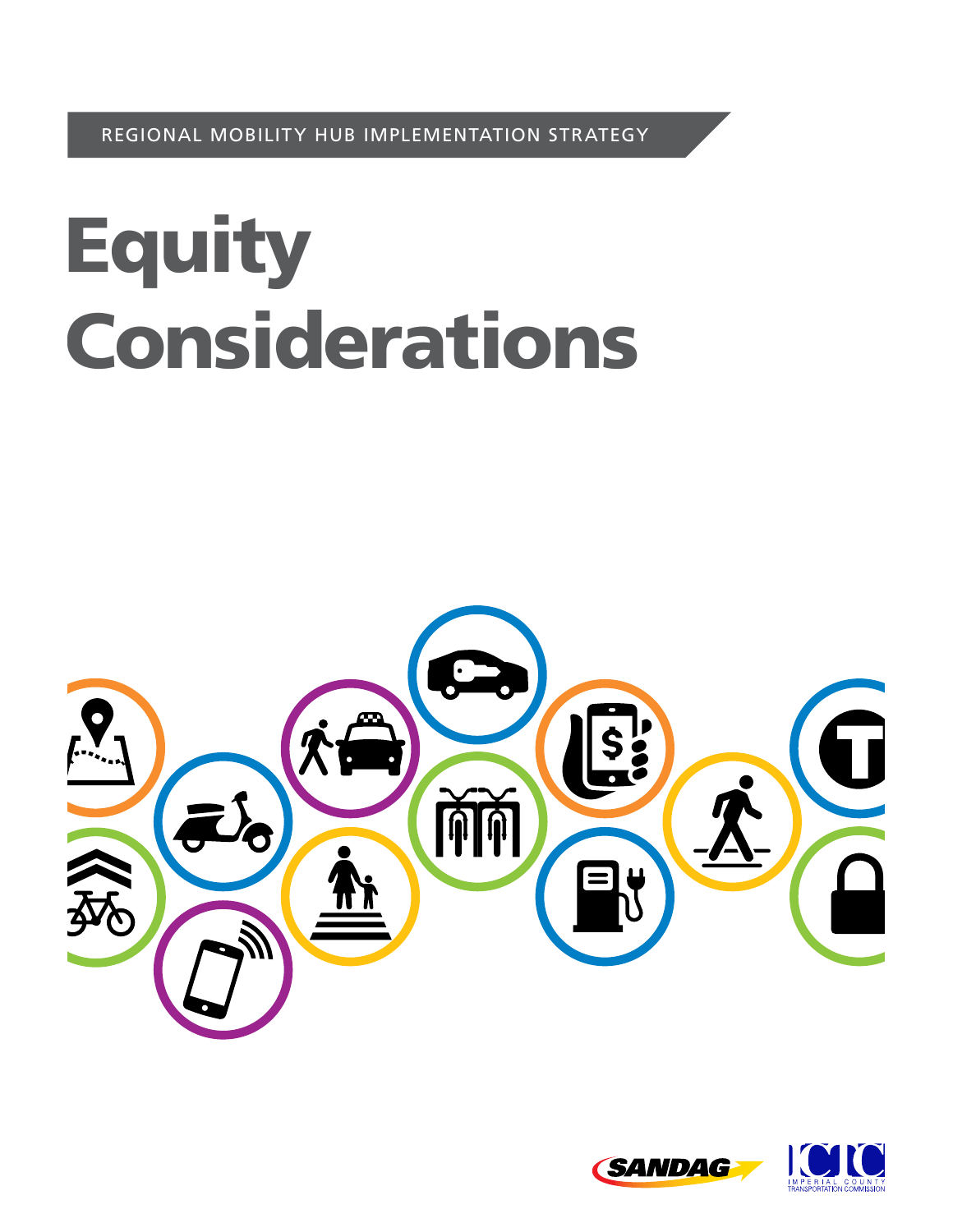# I. INTRODUCTION

This memo represents a first step in assessing how mobility hubs can best serve disadvantaged communities in San Diego and Imperial counties. Some of the equity-related benefits, challenges, and best practices associated with different mobility hub features are identified. These findings are then used to recommend features that could benefit disadvantaged populations at 11 mobility hub design prototypes around San Diego County.

The analysis of equity is complex because it requires consideration of a variety of disadvantaged populations with different needs, which can sometimes conflict. For example, walking and bicycling are among the most affordable ways to get around, and are well-suited for short trips. At the same time, walking and bicycling may be challenging for seniors with limited mobility. In addition, many mobility hub features such as bikeshare, drop-off spots for on-demand ridesharing, and real-time travel information are relatively new in practice. Consequently, there is limited information on the impacts of these features on social equity. However, there is a growing body of research, which includes real-world examples, that can clearly guide planners toward establishing mobility hubs that promote social equity.

In the past, the San Diego Association of Governments (SANDAG) analyses of social equity have examined the impact of projects on a variety of disadvantaged groups, including people living in poverty, households with limited English proficiency, unemployed people, and people with less than a high school education. The current SANDAG analysis focuses on three key disadvantaged groups, highlighted below. These groups were the focus of the equity analysis for San Diego Forward: The Regional Plan, and we use the same definitions here:

- Low-income: People age [1](#page-1-0)6 and over earning less than \$25,000<sup>1</sup> per year. SANDAG has found that low incomes are correlated with unemployment, limited education, limited English proficiency, and many other indicators of disadvantage.
- **Minority**: People who are non-white, including Latinos, blacks, American Indians, Asians, and members of other or multiple races.
- **Seniors:** People age 75 and over. SANDAG stakeholders have identified 75 as an age at which seniors may become transit-dependent, but are still mobile.

<span id="page-1-0"></span><sup>1</sup> SANDAG has defined low-income households as households with incomes at or below 200 percent of the federal poverty level, in order to account for the high cost of living in the San Diego region. For example, \$25,000 is roughly double the 2016 federal threshold for individual poverty status, which is \$11,880. The income threshold in the American Community Survey that is closest to twice that value is used and the dollar threshold is adjusted based on the year and the number of people in a household.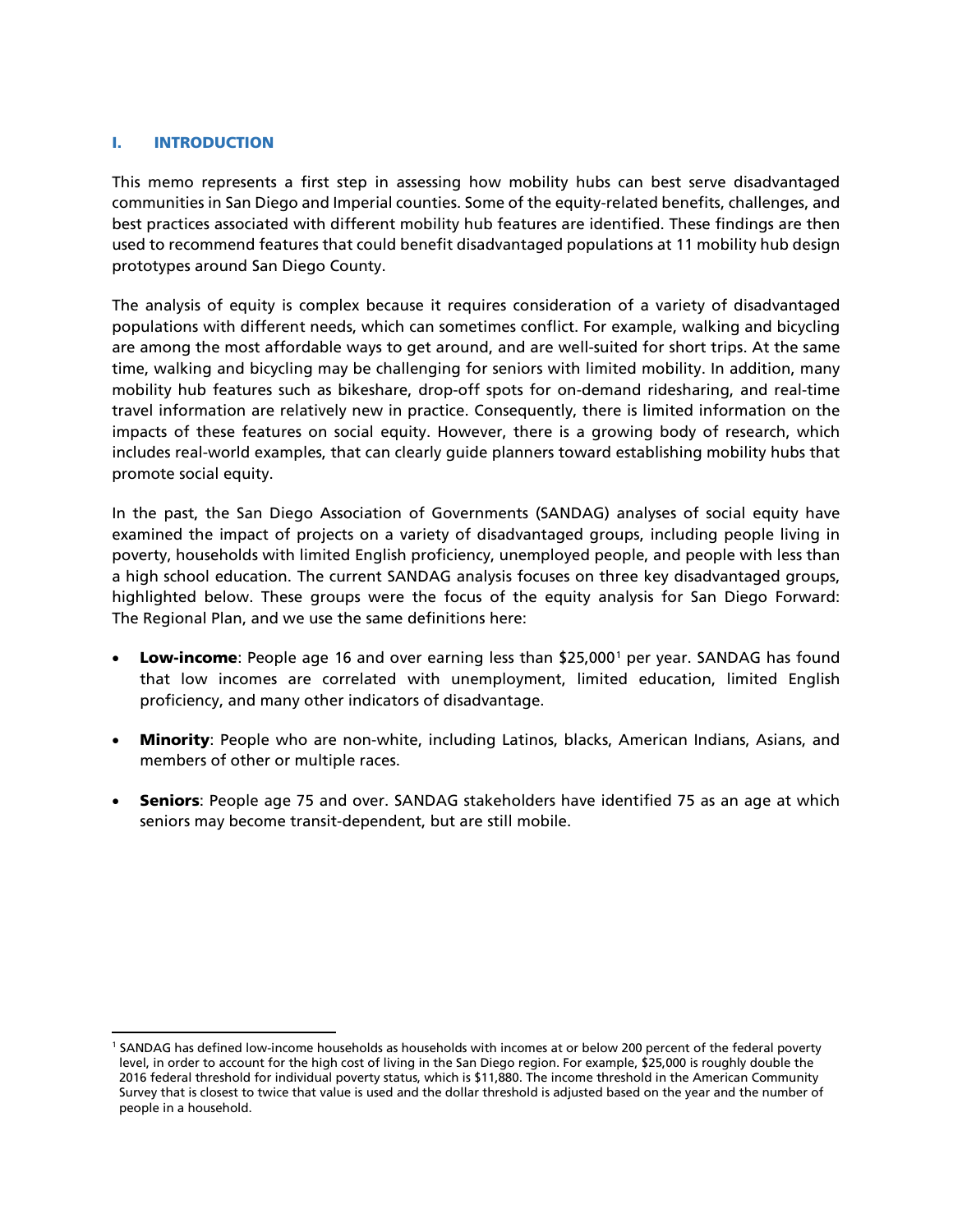## II. OUR PROCESS

## A. Equity impacts of mobility hub features

A literature review was used to assess the equity-related benefits, barriers, and best practices associated with different mobility hub features. The review also was used to identify which features are most appropriate for mobility hubs situated in different types of disadvantaged communities. Our work on mobility hubs considers the design and placement of specific features. However, research on equity tends to more generally focus on the impacts of different transportation modes. Consequently, we categorized mobility hub features into four modes: driving, transit, shared mobility services, and active transportation. Cost is a key factor for many disadvantaged communities, so the average cost – both upfront and per-mile – was estimated for each mode. The following three types of benefits and barriers that correspond to the three disadvantaged population groups used by SANDAG in equity analyses were then assessed:

### **1. Cost and payment issues** that may impact low-income populations:

A number of mobility hub features require credit cards for payment in person or via smartphones to access services. Of all households in the San Diego region, 3.1 percent do not have access to a bank account and 20.6 percent have bank accounts but look outside of the financial system to meet some of their needs for payment and credit.[2](#page-2-0) Meanwhile, more than one in three Americans do not have smartphones,<sup>[3](#page-2-1)</sup> and only 50 percent of households earning less than \$30,000 per year own one. In addition to examining the overall costs of each mode to determine whether it is more or less affordable than other modes, we assess barriers that people with limited access to banks and technology face, and best practices to help people overcome these barriers.

## 2. Linguistic or cultural issues that may affect minorities:

Many mobility hub features convey messages on signs or online, and such information may be inaccessible to people who are not proficient in English. Some communities may view certain mobility hub features, such as those related to shared mobility services, with some skepticism because they are not culturally familiar with these services. Also, a legacy of systemic underinvestment in minority communities has resulted in a lack of some services or infrastructure in those communities. SANDAG assesses these barriers, identifies instances in which minorities can especially benefit from certain features, and discusses best practices in overcoming linguistic and cultural barriers.

<span id="page-2-0"></span> $\overline{\phantom{a}}$ <sup>2</sup> 2015 FDIC National Survey of Unbanked and Underbanked Households, Banking Status for San Diego-*Carlsbad, CA Households*, Federal Deposit Insurance Corporation, 2015[, https://www.economicinclusion.gov/surveys/place](https://www.economicinclusion.gov/surveys/place-data.html?where=San_Diego_Carlsbad_San_Marcos_CA&when=2015)[data.html?where=San\\_Diego\\_Carlsbad\\_San\\_Marcos\\_CA&when=2015.](https://www.economicinclusion.gov/surveys/place-data.html?where=San_Diego_Carlsbad_San_Marcos_CA&when=2015)

*<sup>2013</sup> FDIC National Survey of Unbanked and Underbanked Households*, Federal Deposit Insurance Corporation, October 2014[, https://www.fdic.gov/householdsurvey/2013report.pdf.](https://www.fdic.gov/householdsurvey/2013report.pdf)

<span id="page-2-1"></span><sup>&</sup>lt;sup>3</sup> Smith, A., "U.S. Smartphone Use in 2015," Pew Research Center, April 1, 2015[, http://www.pewinternet.org/2015/04/01/us](http://www.pewinternet.org/2015/04/01/us-smartphone-use-in-2015/)[smartphone-use-in-2015/.](http://www.pewinternet.org/2015/04/01/us-smartphone-use-in-2015/)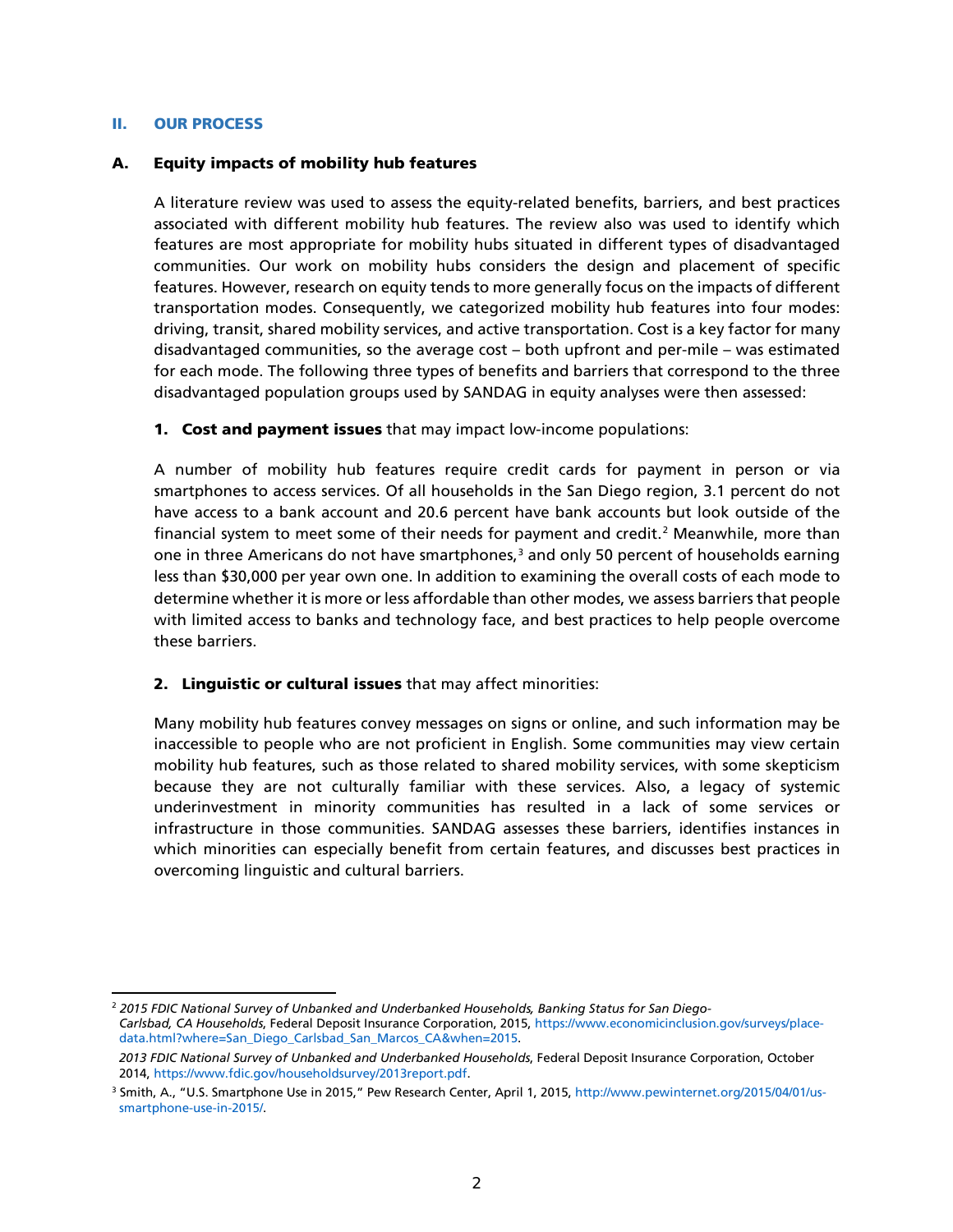**3. Physical or data access issues** that may impact mobility hub users:

Several mobility hub features pose potential challenges for seniors and people with disabilities, so vehicles and infrastructure should be designed to accommodate wheelchairs and other mobility aids. Some of these features, such as public transit, pedestrian paths, and other infrastructure, are required to comply with the Americans with Disabilities Act (ADA). Other features, such as most shared mobility services that are not publicly funded, are not required to comply with the ADA. People with disabilities, including seniors, can face a variety of mobility challenges. SANDAG assesses potential barriers associated with each mode of transportation, identifies benefits where modes are required to accommodate people with disabilities, and discusses best practices to ensure that people of all abilities have access. The challenges that many low-income households face accessing and paying for certain mobility hub features because they do not have smartphones also apply to seniors; only 27 percent of people older than age 65 own smartphones.<sup>[4](#page-3-0)</sup>

# 4. Demographic analysis

A preliminary demographic analysis was conducted to screen for disadvantaged communities that are located near the 11 prototype mobility hub sites. The goal was to show how a social equity analysis could offer decision makers valuable information. These sites, chosen for illustrative purposes, exhibit potential for investing in mobility hubs. The purpose of this analysis is to show how SANDAG, moving forward, can identify disadvantaged populations that live near mobility hubs, as well as identifying what type of conclusions might be drawn.

The SANDAG analysis, focusing on low-income individuals, minorities, and seniors, used data from the 2014 American Community Survey (ACS) five-year estimates. The ACS estimated population characteristics for all residents, and outputs from the SANDAG regional travel model represent transit riders traveling to and from the stations around which mobility hubs will be centered. The goal was to determine if these data sources produced different results. [Table 1](#page-4-0) shows how SANDAG defines each population group, and how each definition was translated into the terms used by the ACS.

<span id="page-3-0"></span> $\overline{\phantom{a}}$ <sup>4</sup> Smith, A., "U.S. Smartphone Use in 2015," Pew Research Center, April 1, 2015[, http://www.pewinternet.org/2015/04/01/us](http://www.pewinternet.org/2015/04/01/us-smartphone-use-in-2015/)[smartphone-use-in-2015/.](http://www.pewinternet.org/2015/04/01/us-smartphone-use-in-2015/)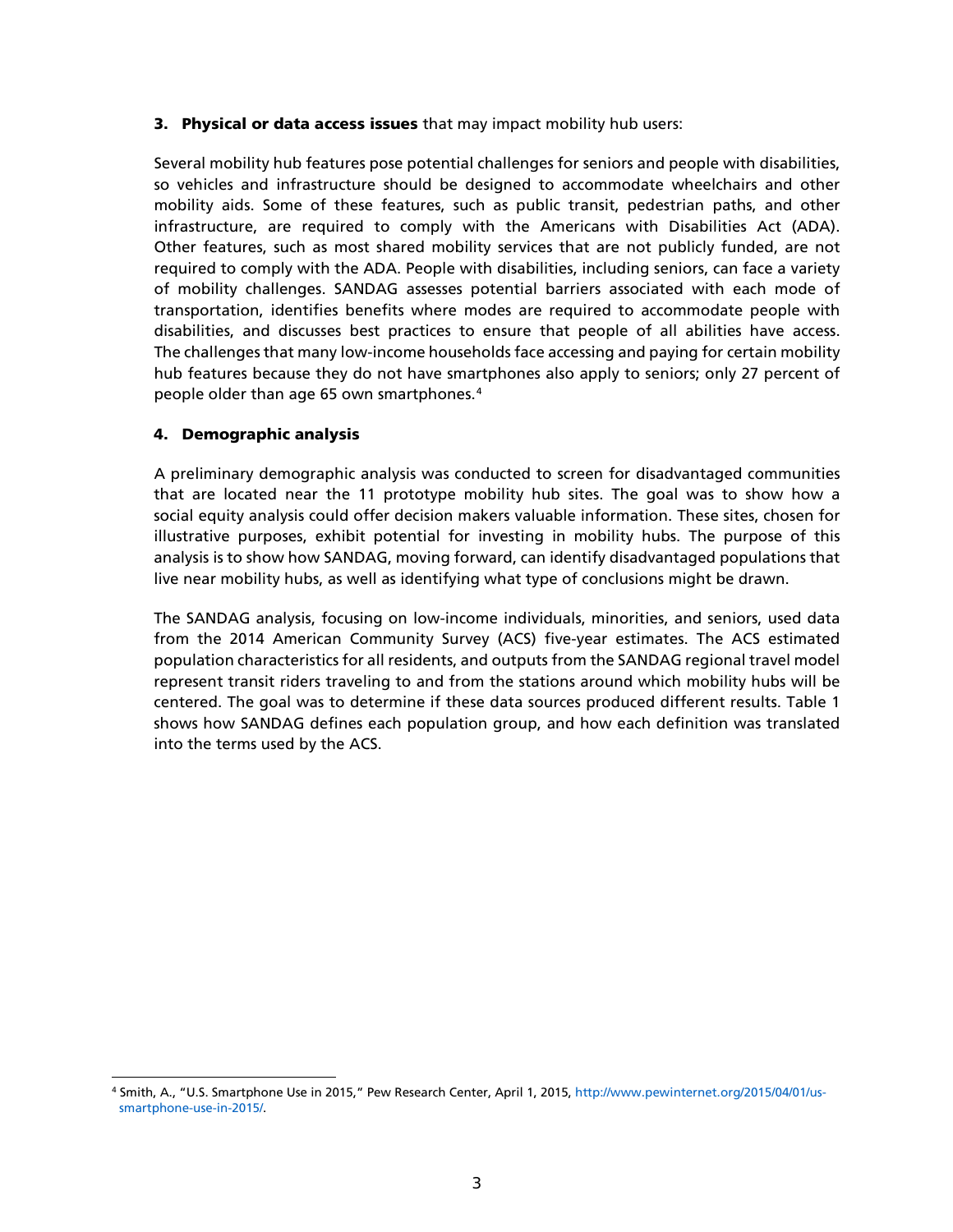| <b>Population</b><br>group | <b>SANDAG definition</b>                                   | <b>ACS definition</b>                                                                                                                                                        |
|----------------------------|------------------------------------------------------------|------------------------------------------------------------------------------------------------------------------------------------------------------------------------------|
| Low-income                 | People living below two times<br>the federal poverty level | Population age 16 and over with<br>earnings who earned less<br>than<br>$$25,000*$ <sup>5</sup> in the past 12 months (table<br>B20001)                                       |
| Minority                   | People who are non-white                                   | Population where ethnicity = Hispanic<br>or race = Black, American Indian, Asian,<br>Hawaiian/Pacific Islander, Other, or two<br>or more races (tables B02001 and<br>B03002) |
| Senior                     | People 75 and older                                        | Population age 75 and over (2014 ACS<br>five-year estimates, B01001)                                                                                                         |

### <span id="page-4-0"></span>*Table 1: Population groups considered in the equity analysis*

Because mobility hubs enable people to travel to stations by different modes, we examined disadvantaged groups within different travelsheds:

- 1. The five-minute walkshed (about a quarter of a mile) around the station
- 2. The five-minute bikeshed (about three quarters of a mile) around the station
- 3. The five-minute driveshed (about two miles) around the station

For the eight mobility hub prototypes identified in the San Diego region, we mapped travelsheds based on network travel distances using detailed street network data from SANDAG. Street network data for Imperial County was unavailable, so "as the crow flies" buffers to map travelsheds were used. Demographic data were then joined to Census TIGER/ Line shapefiles to map ACS data at the block group scale. Demographic data also were joined to shapefiles from SANDAG in order to map travel model data at the Master Geographic Area (MGRA) scale. Next, all block groups or MGRAs that were touching each travelshed were selected. Finally, total households across all block groups and in each travelshed for each population group were summed.

### III. EQUITY IMPACTS OF MOBILITY HUB FEATURES

l

Table 2 summarizes SANDAG recommendations to emphasize or de-emphasize certain mobility hub features in areas with different types of disadvantaged communities based on the information reviewed above. These are general recommendations based on whether research suggests that different disadvantaged populations would benefit from or face barriers to using the features in question. A key is provided below the table.

<span id="page-4-1"></span><sup>&</sup>lt;sup>5</sup> The ACS provides data on people who are below the poverty line, but not people at or below 200 percent of the federal poverty level. Since the threshold for individual poverty status is \$11,880, the income cut point in the ACS that is the closest to twice that value is used.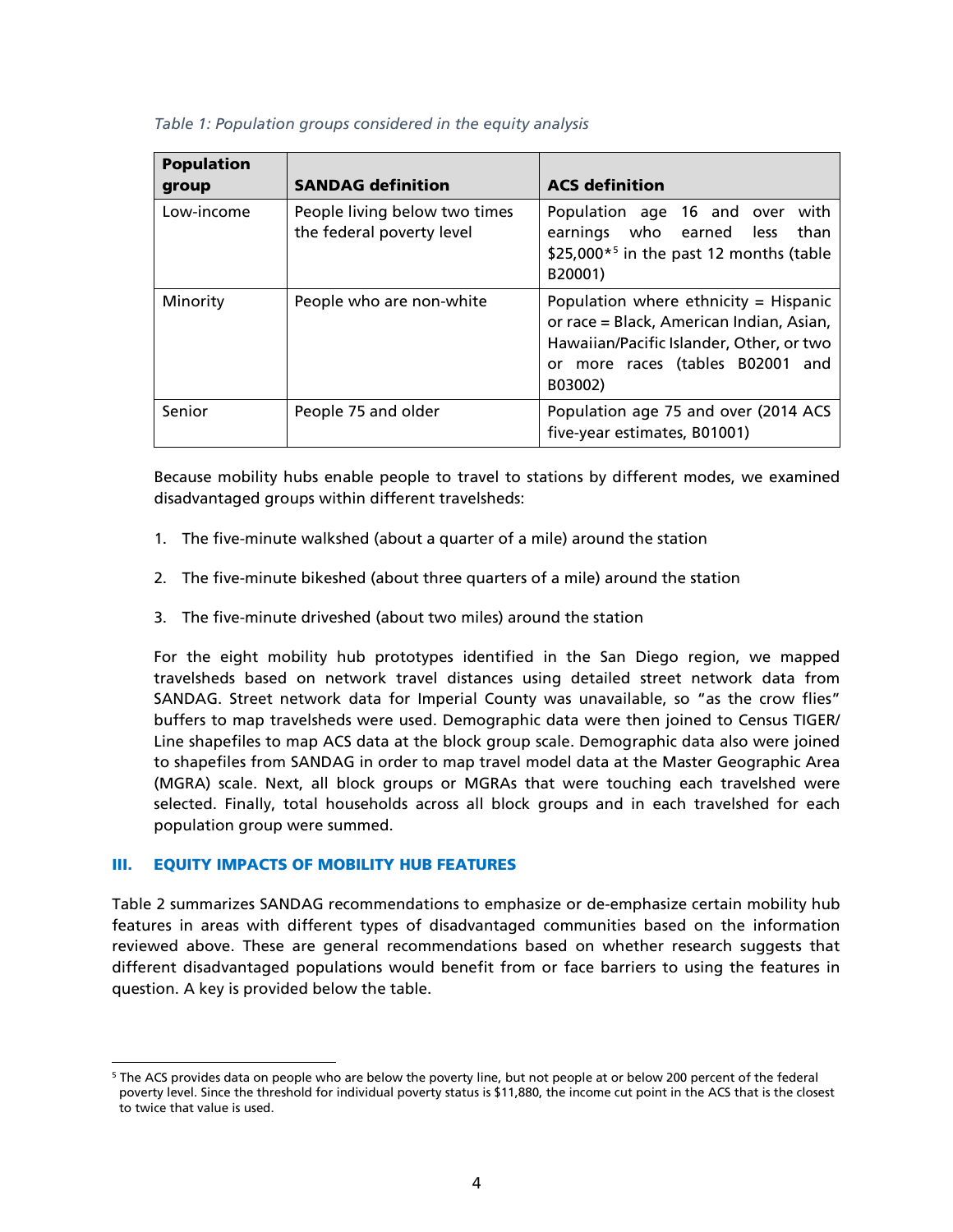# *Table 2: Summary assessment of key mobility hub features*

| <b>Mobility Hub</b><br><b>Feature</b>       | Low-<br><b>Income</b> | <b>Minority</b>   |                   | <b>Senior</b> Sample Best Practices                                                                                                                                                                                                                                                                                                |
|---------------------------------------------|-----------------------|-------------------|-------------------|------------------------------------------------------------------------------------------------------------------------------------------------------------------------------------------------------------------------------------------------------------------------------------------------------------------------------------|
| <b>Driving</b>                              |                       |                   |                   |                                                                                                                                                                                                                                                                                                                                    |
| Smart parking                               |                       |                   |                   |                                                                                                                                                                                                                                                                                                                                    |
| Electric vehicle<br>(EV) charging           | $\leftrightarrow$     |                   |                   | Provide incentives to support EV purchases; offer shared mobility services that use<br>EVs; conduct outreach to promote charging opportunities                                                                                                                                                                                     |
| Park & Ride<br><b>Stations</b>              |                       |                   |                   |                                                                                                                                                                                                                                                                                                                                    |
| <b>Transit</b>                              |                       |                   |                   |                                                                                                                                                                                                                                                                                                                                    |
| Transit signal<br>priority                  |                       |                   |                   |                                                                                                                                                                                                                                                                                                                                    |
| Real-time travel<br>information             |                       | $\leftrightarrow$ | $\leftrightarrow$ | Ensure that information is provided via screens at stations and in locally-spoken<br>languages; pilot beacon technology to target information on accessible features to<br>seniors                                                                                                                                                 |
| Enhanced<br>waiting areas                   |                       |                   |                   |                                                                                                                                                                                                                                                                                                                                    |
| Dedicated transit<br>lanes                  |                       |                   |                   |                                                                                                                                                                                                                                                                                                                                    |
| <b>Shared mobility</b><br>services          |                       |                   |                   |                                                                                                                                                                                                                                                                                                                                    |
| Shuttle service                             | $\leftrightarrow$     |                   |                   | Provide free or low-cost shuttles; subsidize service for low-income communities                                                                                                                                                                                                                                                    |
| Car, electric bike,<br>and scootershare     | $\leftrightarrow$     | $\leftrightarrow$ |                   | Subsidize service for low-income communities; conduct targeted outreach and<br>education in low-income and minority communities; offer assistance for people<br>without smartphones or bank accounts                                                                                                                               |
| Neighborhood<br>electric vehicles<br>(NEVs) | $\leftrightarrow$     | $\leftrightarrow$ |                   | Subsidize service for low-income communities; conduct targeted outreach and<br>education in low-income and minority communities; offer assistance for people<br>without smartphones or bank accounts                                                                                                                               |
| <b>Bikeshare</b>                            | $\leftrightarrow$     | $\leftrightarrow$ |                   | Subsidize service for low-income communities; conduct targeted outreach and<br>education in low-income and minority communities; offer assistance for people<br>without smartphones or bank accounts                                                                                                                               |
| On-demand<br>rideshare                      | $\leftrightarrow$     | $\leftrightarrow$ | $\leftrightarrow$ | Pilot projects to subsidize rides for users in low-income communities; conduct<br>targeted outreach and education in low-income and minority communities; develop<br>concierge services for people without smartphones; ensure that accessible vehicles<br>and drivers trained to assist people with mobility issues are available |
| <b>Active</b><br>transportation             |                       |                   |                   |                                                                                                                                                                                                                                                                                                                                    |
| <b>Bike racks</b>                           |                       |                   |                   |                                                                                                                                                                                                                                                                                                                                    |
| <b>Bike lockers</b>                         | $\leftrightarrow$     |                   |                   | Consider payment options for low-income individuals                                                                                                                                                                                                                                                                                |
| Bike lanes/paths                            |                       |                   |                   |                                                                                                                                                                                                                                                                                                                                    |
| Improved<br>pedestrian<br>facilities        | ᠰ                     |                   | ∧                 |                                                                                                                                                                                                                                                                                                                                    |
| <b>Support</b><br>services                  |                       |                   |                   |                                                                                                                                                                                                                                                                                                                                    |
| Universal<br>transportation<br>accounts     | $\leftrightarrow$     |                   | $\leftrightarrow$ | Offer assistance for people without smartphones or bank accounts                                                                                                                                                                                                                                                                   |
|                                             |                       |                   |                   |                                                                                                                                                                                                                                                                                                                                    |

| <b>Key</b> |                                                                                                 |
|------------|-------------------------------------------------------------------------------------------------|
|            | This feature will likely benefit this disadvantaged population group.                           |
|            | This feature may benefit this disadvantaged population group if best practices are implemented. |



**↓** This feature is unlikely to benefit this disadvantaged population group.

[blank] No applicable research found.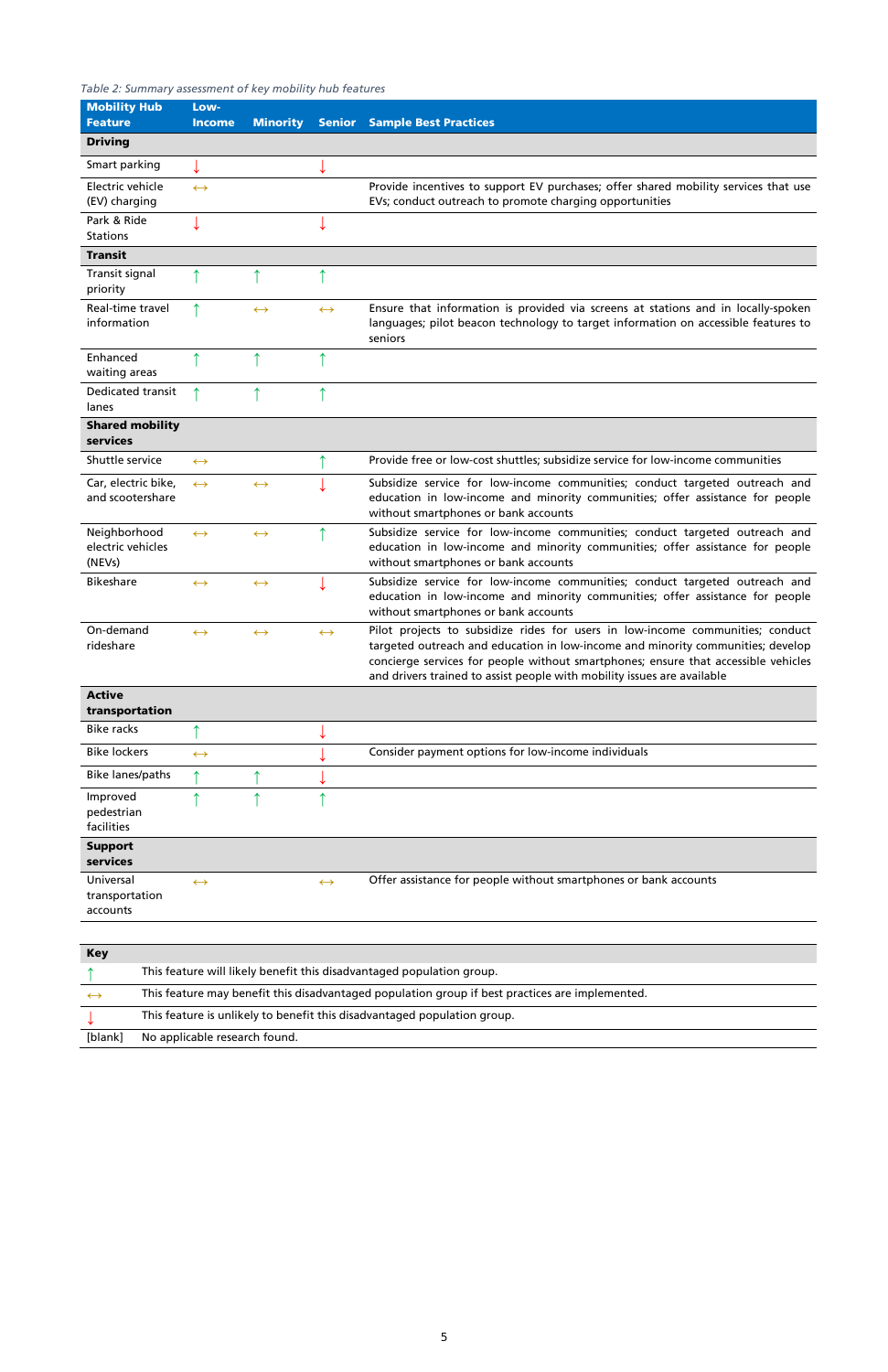# A. Driving

Mobility hubs are centered on transit stations and include many features designed to enable car-free travel throughout the region. Nevertheless, driving remains an important way for people to access transit stations, particularly in suburban areas. Features such as Park & Ride stations and smart parking make it more convenient for drivers to access transit, while providing EV charging stations helps to promote the use of zero-emission vehicles.

### *Average costs*

Purchasing a car can be expensive. The average used car costs roughly \$18,000,<sup>[6](#page-6-0)</sup> while a new car costs between \$15,000 and \$36,000.[7](#page-6-1) According to the American Automobile Association, the average cost of driving is  $$0.49-$0.74$  per mile.<sup>[8](#page-6-2)</sup> Many EVs have higher purchase prices than their conventional vehicle equivalents, but EV buyers often can buy a vehicle at reduced cost by taking advantage of state-level incentives, federal tax credits, or special leasing arrangements offered by manufacturers. EVs also cost less to drive and maintain.

### *Barriers*

Driving is significantly more expensive than transit or active transportation on a per-trip basis, and it can be more expensive than shared mobility services once the costs of owning a car are factored in. Twenty percent of people at or below the federal poverty line do not have access to a car, and car ownership rates are even lower for low-income minorities.<sup>[9](#page-6-3)</sup> Older adults may have to give up driving due to visual impairment or other physical issues. As a result, mobility hub features that focus on driving may not provide proportional benefits to disadvantaged populations. Even though the price premium for EVs is not as high as sticker prices would suggest due to incentives and leasing arrangements, the cost remains a barrier for some lowincome households. Another barrier to driving for disadvantaged populations is related to smart parking, which relies significantly on the use of smartphones. Low-income people and seniors make up a disproportionate number of those who do not have smartphones or bank access. Consequently, these groups may not be able to take advantage of some smart parking features.

<span id="page-6-0"></span>l <sup>6</sup> Sullivan, B., "Why 2016 Could Be a Great Year to Buy a Used Car," Time, March 28, 2016, [http://time.com/money/4273696/buying-a-used-car/.](http://time.com/money/4273696/buying-a-used-car/)

<span id="page-6-1"></span><sup>&</sup>lt;sup>7</sup> Press Release, "New-Car Transaction Prices Up 2 Percent In March 2016, Along With Increases In Incentive Spend, According To Kelley Blue Book," Kelley Blue Book, April 1, 2016[, http://mediaroom.kbb.com/new-car-transaction-prices-up-2-percent](http://mediaroom.kbb.com/new-car-transaction-prices-up-2-percent-march-2016)[march-2016.](http://mediaroom.kbb.com/new-car-transaction-prices-up-2-percent-march-2016)

<span id="page-6-2"></span><sup>&</sup>lt;sup>8</sup> AAA Association Communication, "Your Driving Costs: How much are you really paying to drive?" (2017 Edition), American Automobile Association, [http://newsroom.aaa.com/auto/your-driving-costs/.](http://newsroom.aaa.com/auto/your-driving-costs/)

<span id="page-6-3"></span><sup>9</sup> DeGood, K. and Schwartz, A., "Can New Transportation Technologies Improve Equity and Access to Opportunity?" Center for American Progress, April 2016, [https://cdn.americanprogress.org/wpcontent/uploads/2016/04/20121438/](https://cdn.americanprogress.org/wpcontent/uploads/2016/04/20121438/TransportEquity1.pdf) [TransportEquity1.pdf.](https://cdn.americanprogress.org/wpcontent/uploads/2016/04/20121438/TransportEquity1.pdf)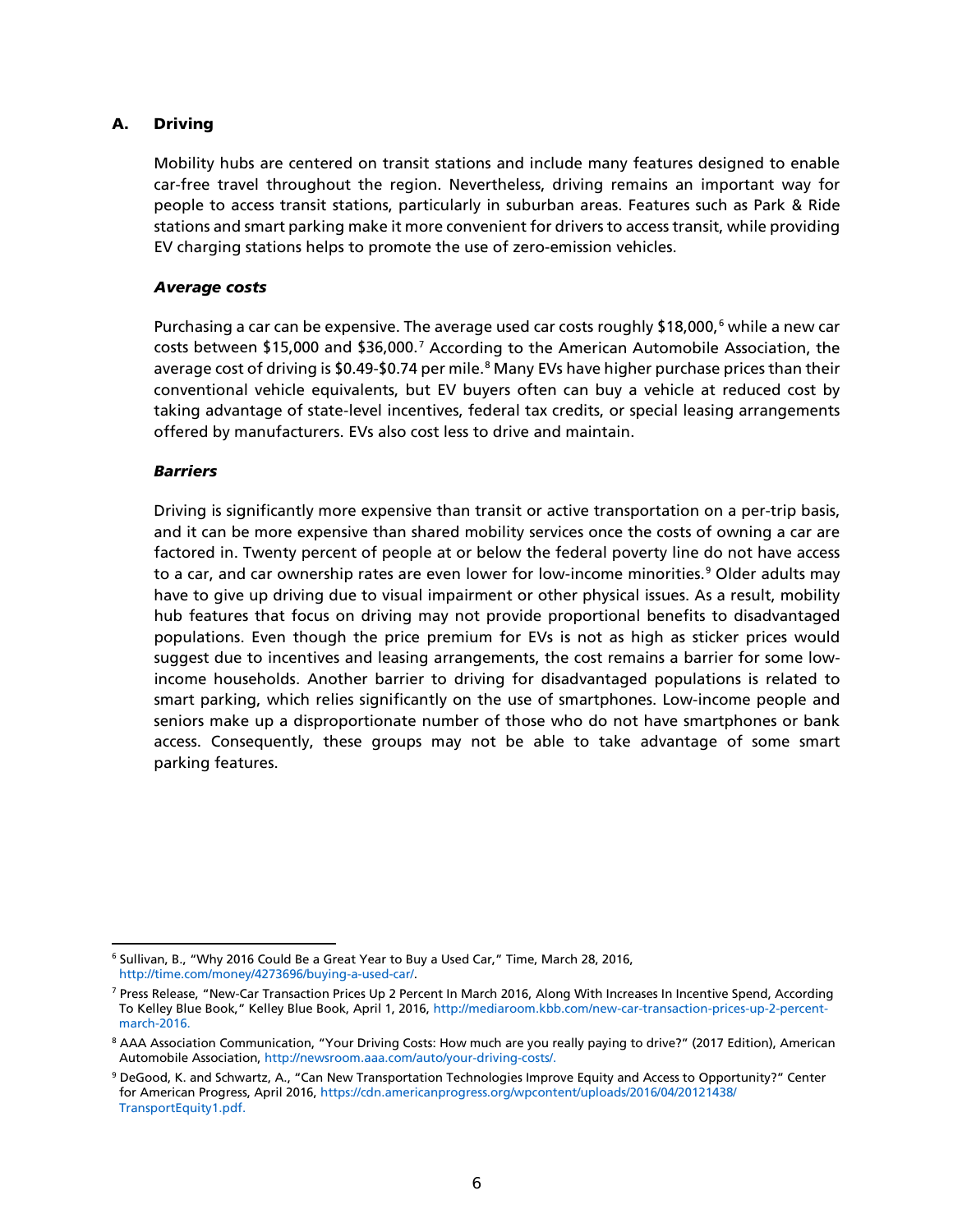### *Benefits*

Driving is more expensive than other modes of transportation, but it remains such an important option that the majority of low-income households still own at least one vehicle. Transit coverage and operating hours are limited, shared mobility services are not available in all areas of the San Diego region, and active transportation alone is typically not a viable option for longer-distance trips. Consequently, a private vehicle is the only mode of transportation that can guarantee reasonable access to any destination in the region. In areas with little transit service, private vehicles also are critical for connecting low-income travelers to jobs.<sup>[10](#page-7-0)</sup> Private vehicles also can be the most convenient mode of transportation for some people with disabilities, although in other cases disabilities can prevent people from driving.

## *Best practices*

The majority of recent best practices related to equity and driving are focused on extending the benefits of EVs to low-income communities. There are several initiatives to support EV ownership in low-income communities that could be deployed in conjunction with EV charging at mobility hubs. These include the Greenlining Institute's Equity Toolkit<sup>[11](#page-7-1)</sup> and pilot programs that help low-income households purchase EVs.<sup>[12](#page-7-2)</sup> There also are pilot efforts to offer EV access to disadvantaged communities through subsidized carshare programs. For example, the City of Los Angeles is currently running an EV carsharing pilot program focused on lowincome communities.[13](#page-7-3) The five-year pilot program is funded by the California Air Resources Board and the City of Los Angeles.

### B. Transit

By definition, mobility hubs are focused on enhancing access to transit because they integrate other modes of transportation that make it easier for riders to travel to and from stations. A number of mobility hub features are focused exclusively on improving the transit experience as opposed to making it easier for people to reach a transit stop. These features include smart intersections with traffic signals that give priority to transit vehicles, availability of real-time travel information, and more comfortable waiting areas.

<span id="page-7-0"></span>l <sup>10</sup> Onésimo Sandoval, J.S., Cervero, R., and Landis, J., "The transition from welfare-to-work: How cars and human capital facilitate employment for welfare recipients," Applied Geography 31 (2011): 352-362, [http://www.pacific](http://www.pacific-gateway.org/the%20transition%20from%20welfare-to-work%20how%20cars%20and%20human%20capital%20facilitate%20employment%20for%20welfare%20recipients.pdf)[gateway.org/the%20transition%20from%20welfare-to-](http://www.pacific-gateway.org/the%20transition%20from%20welfare-to-work%20how%20cars%20and%20human%20capital%20facilitate%20employment%20for%20welfare%20recipients.pdf)

[work%20how%20cars%20and%20human%20capital%20facilitate%20employment%20for%20welfare%20recipients.pdf.](http://www.pacific-gateway.org/the%20transition%20from%20welfare-to-work%20how%20cars%20and%20human%20capital%20facilitate%20employment%20for%20welfare%20recipients.pdf) 11 *Electric Vehicles for All: An Equity Toolkit*, The Greenlining Institute, August 3, 2016,

<span id="page-7-1"></span>[http://greenlining.org/publications/online-resources/2016/electric-vehicles-equity-toolkit/.](http://greenlining.org/publications/online-resources/2016/electric-vehicles-equity-toolkit/) 

<span id="page-7-2"></span><sup>12</sup> *Making the Cleanest Cars Affordable*, Air Resources Board, California Environmental Protection Agency, Revised June 23, 2015[, https://www.arb.ca.gov/newsrel/efmp\\_plus\\_up.pdf.](https://www.arb.ca.gov/newsrel/efmp_plus_up.pdf)

<span id="page-7-3"></span> $13$  Lee, P., "LA is bringing 100 electric carsharing vehicles to its poorest neighborhoods," Curbed Los Angeles, December 21, 2016, [https://la.curbed.com/2016/12/21/14046080/electric-carsharing-los-angeles-bluecalifornia.](https://la.curbed.com/2016/12/21/14046080/electric-carsharing-los-angeles-bluecalifornia)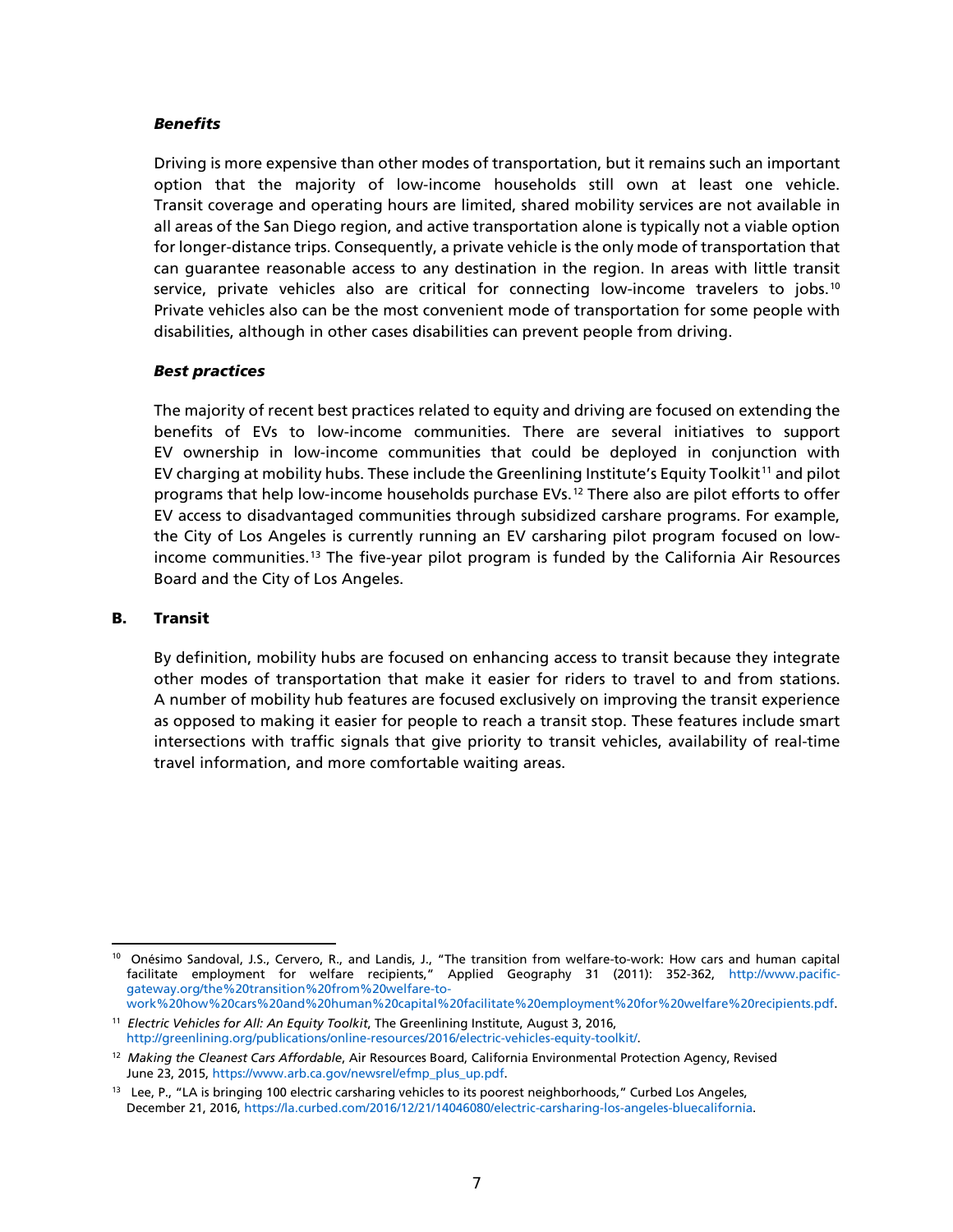### *Average costs*

Transit involves no upfront costs, and the average transit trip in the San Diego region costs between \$0.41 and 0.45 per mile.[14](#page-8-0) One-way fares for Metropolitan Transit System (MTS) bus and trolley rides are \$2.25 or \$2.50 for most routes, and \$1.10 or \$1.25 for seniors and disabled riders.

### *Barriers*

Transit is affordable and operators have a mandate to accommodate all users, so it is an important mode of transportation for many disadvantaged groups. It can be challenging, however, to provide good transit service in suburban areas; plans for transit often focus on increasing ridership along major transportation corridors at the expense of reaching lowdensity, low-demand areas.[15](#page-8-1) Providing shared mobility options that help connect people to transit, such as bikeshare stations or pick-up/drop-off spaces for on-demand ridesourcing services, may better benefit disadvantaged populations in suburban areas where space is limited.

### *Benefits*

Transit is likely the mode of transportation that people most associate with equity. Public transit is more affordable than other long-distance modes of travel, and low-income households are generally more likely to rely on transit.<sup>[16](#page-8-2)</sup> As public agencies, transit operators must provide reasonable accommodations for users of all ages and abilities. Transit vehicles and facilities also are required to be accessible to people with disabilities and to offer information in multiple languages.

### *Best practices*

All transit features, particularly information that is given in real time, will need to address potential language barriers. This is especially important in communities with concentrated groups of people who speak a language not widely spoken throughout a service area. Transit agencies such as the Tri-County Metropolitan Transportation District of Oregon and Bay Area Rapid Transit have developed practices to meet the needs of riders with limited English proficiency (LEP). These include translating materials, using universal icons where possible, and establishing partnerships with community organizations that serve LEP populations.<sup>[17,](#page-8-3) [18](#page-8-4)</sup>

<span id="page-8-0"></span> $\overline{\phantom{a}}$ <sup>14</sup> Based on full-price fares for most MTS bus and train service (\$2.25-\$2.50[, https://www.sdmts.com/fares-passes\)](https://www.sdmts.com/fares-passes) divided by average transit trip length (5.5 miles[, http://www.apta.com/resources/statistics/Documents/FactBook/2015-APTA-Fact-](http://www.apta.com/resources/statistics/Documents/FactBook/2015-APTA-Fact-Book.pdf)[Book.pdf\)](http://www.apta.com/resources/statistics/Documents/FactBook/2015-APTA-Fact-Book.pdf). Seniors/disabled people are eligible for half-price fares on most MTS services, and some rural/express services are significantly more expensive.

<span id="page-8-1"></span><sup>15</sup> Walker, J., *Human Transit: How Clearer Thinking about Public Transit Can Enrich Our Communities and Our Lives*, Island Press, 3rd Edition, Dec. 22, 2011, https://www.amazon.com/Human-Transit-Clearer-Thinking-Communities/dp/1597269727.

<span id="page-8-2"></span><sup>16</sup> *Why Creating and Preserving Affordable Homes Near Transit is a Highly Effective Climate Protection Strategy*, TransForm and California Housing Partnership Corporation, May 2014[, http://www.transformca.org/sites/default/files/](http://www.transformca.org/sites/default/files/CHPC%20TF%20Affordable%20TOD%20Climate%20Strategy%20BOOKLET%20FORMAT.pdf) [CHPC%20TF%20Affordable%20TOD%20Climate%20Strategy%20BOOKLET%20FORMAT.pdf.](http://www.transformca.org/sites/default/files/CHPC%20TF%20Affordable%20TOD%20Climate%20Strategy%20BOOKLET%20FORMAT.pdf) 

<span id="page-8-3"></span><sup>17</sup> *Environmental Justice and Transit Equity*, TriMet, October 2010[, https://trimet.org/pdfs/publications/transit-equity.pdf.](https://trimet.org/pdfs/publications/transit-equity.pdf)

<span id="page-8-4"></span><sup>&</sup>lt;sup>18</sup> Appendix F, BART's Language Assistance Services, BART Public Participation Plan, 2011, [https://www.bart.gov/sites/default/files/docs/Appendices\\_D-G.pdf.](https://www.bart.gov/sites/default/files/docs/Appendices_D-G.pdf)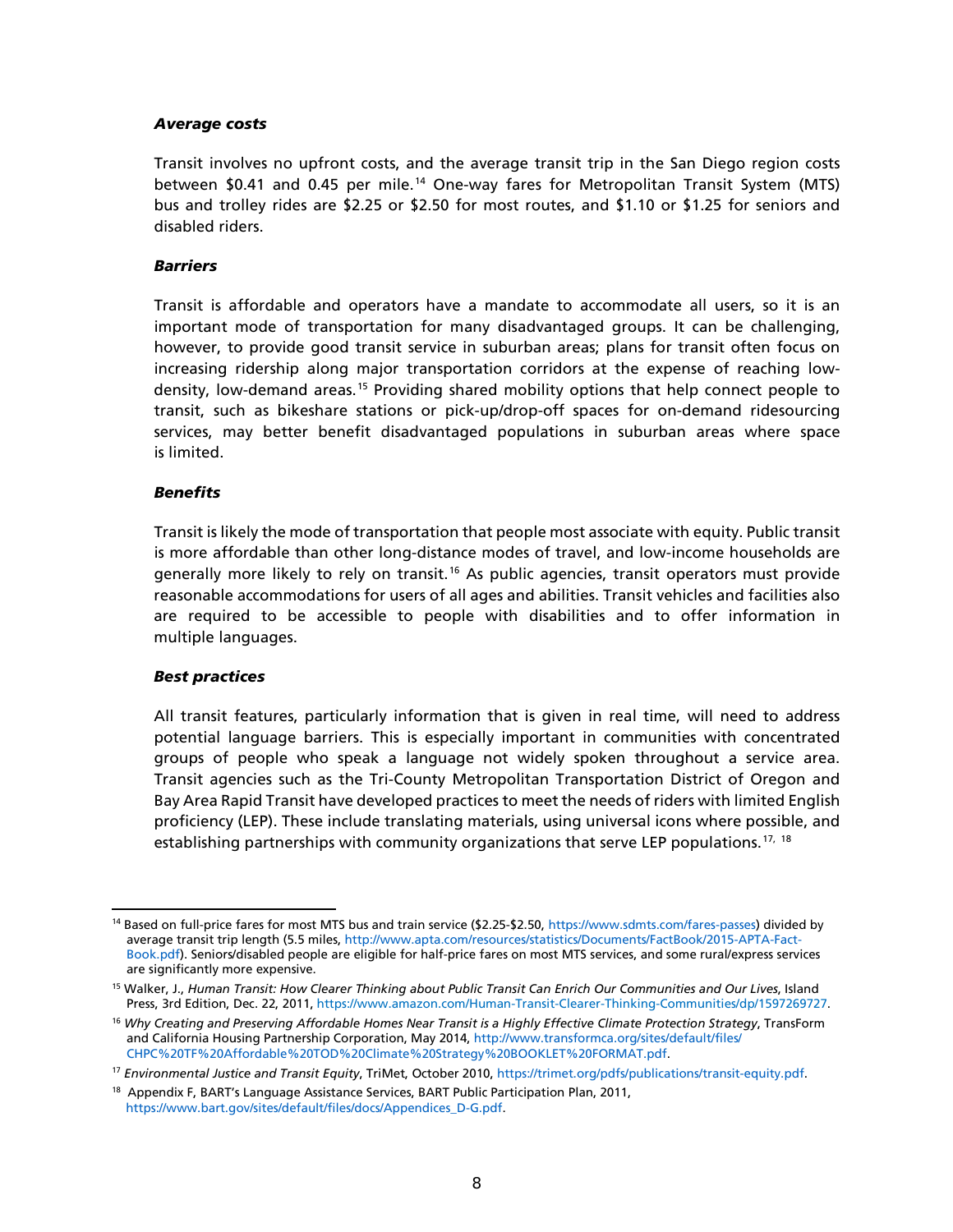Transit agencies also can consider new technology to help patrons better access transit services. For example, information "beacons" are being tested by various agencies. These beacons send transit information wirelessly to users who have Bluetooth-enabled smartphones and can target notifications to patrons from disadvantaged groups. Agencies such as LA Metro,<sup>[19](#page-9-0)</sup> TriMet,<sup>[20](#page-9-1)</sup> Massachusetts Bay Transportation Authority,<sup>[21](#page-9-2)</sup> and Santa Clara Valley Transportation Authority have partnered with various technology companies to provide turn-by-turn wayfinding instructions, real-time transit service updates at stations and stops, and other services. One could envision these beacons providing messages in various languages via phone, providing directions to wheelchair-accessible facilities at a station, and providing assistance for patrons with cognitive disabilities.<sup>[22](#page-9-3)</sup> It has been proposed that people could wear devices such as wristbands or glasses that could interact with the beacons, enabling individuals to obtain localized information without holding a smartphone.<sup>[23](#page-9-4)</sup> However, the deployment of beacons could raise privacy concerns, especially in cases in which public agencies partner with private companies to pair information about transit with marketing.

Real-time transit information can be provided through smartphone apps and cell phones, but it also should be displayed at transit waiting areas. An ever-increasing number of people have cell phones and smartphones, but low-income transit riders are less likely to have them and as a result be disproportionately unable to access the information. The best practice for providing information equitably is to provide "real-time information through at least two dissemination media and in both audio and visual formats."[24](#page-9-5)

<span id="page-9-0"></span> $\overline{\phantom{a}}$ <sup>19</sup> Nelson, L., "Beacon technology to target Union Station visitors with help, commerce," Los Angeles Times, Feb 3, 2015, [http://www.latimes.com/local/california/la-me-california-commute-20150203-story.html.](http://www.latimes.com/local/california/la-me-california-commute-20150203-story.html) 

<span id="page-9-1"></span> $20$  TriMet News, "TriMet to provide riders with another way to access real-time transit information," Mar 9, 2015, [http://news.trimet.org/2015/03/trimet-to-provide-riders-with-another-way-to-access-real-time-transit-information/.](http://news.trimet.org/2015/03/trimet-to-provide-riders-with-another-way-to-access-real-time-transit-information/) 

<span id="page-9-2"></span><sup>&</sup>lt;sup>21</sup> PRNewswire, "Intersection Pilots Beacon Technology in Select MBTA Rail Stations," Intersection, Sep 25, 2015, [http://www.prnewswire.com/news-releases/intersection-pilots-beacon-technology-in-select-mbta-rail-stations-](http://www.prnewswire.com/news-releases/intersection-pilots-beacon-technology-in-select-mbta-rail-stations-300149057.html)[300149057.html.](http://www.prnewswire.com/news-releases/intersection-pilots-beacon-technology-in-select-mbta-rail-stations-300149057.html) 

<span id="page-9-3"></span><sup>22</sup> Poon, L., "How a 'Smart' Public Transit System Can Better Serve Riders With Disabilities," CityLab, Sep 23, 2016, [http://www.citylab.com/commute/2016/09/rewiring-public-transit-to-better-serve-riders-with-disabilities-nsf](http://www.citylab.com/commute/2016/09/rewiring-public-transit-to-better-serve-riders-with-disabilities-nsf-ibeacons/501065/)[ibeacons/501065/.](http://www.citylab.com/commute/2016/09/rewiring-public-transit-to-better-serve-riders-with-disabilities-nsf-ibeacons/501065/) 

<span id="page-9-4"></span><sup>23</sup> *Wearables and Beacons: Using Contextually-Aware Technology to Improve Navigation of Public Transportation Spaces for Customers with Visual, Language, and Aging Challenges*, TRB IDEA Project Proposal: "Wearables and Beacons for Public Transportation," Control Group, Sachs Insights, Cubic Transportation Systems, New York Metropolitan Transportation Authority, 2014[, http://www.ecologyit.net/blog/wp-content/uploads/2014/05/IDEAProposal-Wearables-final.pdf.](http://www.ecologyit.net/blog/wp-content/uploads/2014/05/IDEAProposal-Wearables-final.pdf) 

<span id="page-9-5"></span><sup>24</sup> Schweiger, C., *Transit Cooperative Research Program (TRCP) Synthesis 91: Use and Deployment of Mobile Device Technology for Real-Time Transit Information*, Transportation Research Board of The National Academies, 2011, [http://www.trb.org/Publications/Blurbs/166249.aspx.](http://www.trb.org/Publications/Blurbs/166249.aspx)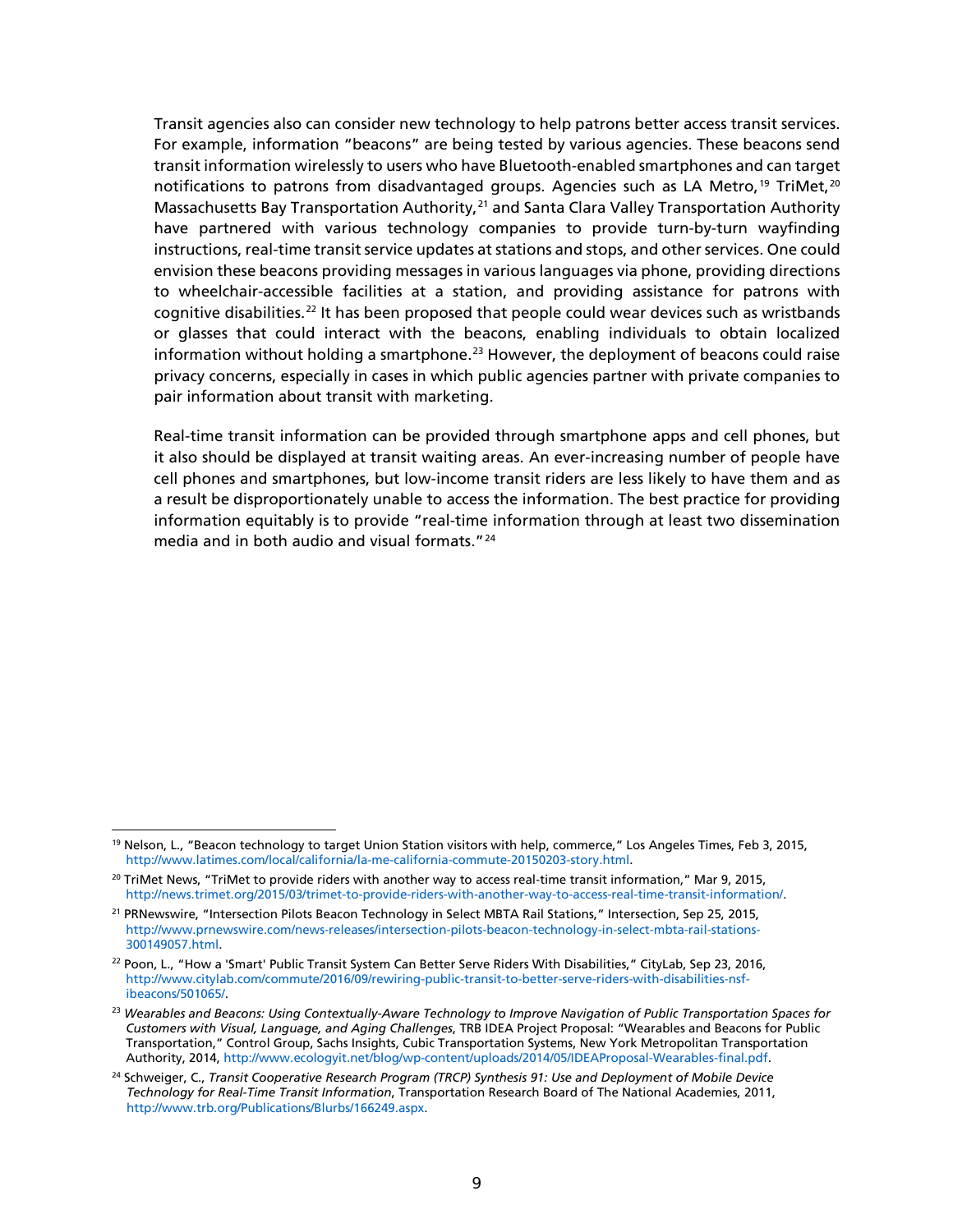## C. Shared Mobility Services

Shared mobility services involve a range of modes of transportation such as cars, scooters, and bikes. They also involve a variety of operational models, including carshare and bikeshare, which make fleets of vehicles available to users, and peer-to-peer ridesourcing, in which drivers pick up passengers on demand. These services vary widely, but they all offer the ability to conveniently request, track, and pay for trips with mobile devices. Shared mobility services are growing in popularity as smartphone technology continues to improve. However, because shared mobility services rely increasingly on mobile technology, social equity is a concern.

# *Average costs*

The cost of shared mobility services varies by transportation mode and operational model, and a given service can offer several different payment plans[. Table 3](#page-10-0) summarizes costs for carshare, bikeshare, and ridesourcing based on services offered in the San Diego region.

| <b>Shared Mobility</b><br><b>Service</b> | <b>Upfront cost</b> | <b>Cost per mile</b> |
|------------------------------------------|---------------------|----------------------|
| Carshare <sup>25</sup>                   | $$25 - $95$ /year   | $$1.05 - $1.81$      |
| Bikeshare <sup>26</sup>                  | $$99 - $199$ /year  | $$0.07 - $1.67$      |
| Ridesourcing <sup>27</sup>               | None                | $$1.24 - $1.65$      |

<span id="page-10-0"></span>*Table 3: Average costs of common shared mobility services*

## *Barriers*

The costs of shared mobility services vary widely, but such services are generally more expensive than transit, walking, biking, or even driving a car that is already paid off. Consequently, they are more likely to be used for occasional trips than for everyday travel. For example, people most frequently use ridesourcing for social trips during nighttime hours when many public transit services are not in operation.[28](#page-10-1) People who regularly use shared mobility services in conjunction with transit and other options often do save money because they do not need a car. In theory, this could benefit low-income households, but in practice this has not been the case because shared mobility services are not widely available in low-income communities.

<span id="page-10-2"></span> $\overline{\phantom{a}}$ <sup>25</sup> Based on Zipcar rates for San Diego [\(http://www.zipcar.com/check-rates/sandiego\)](http://www.zipcar.com/check-rates/sandiego). Annual costs are \$70/year for an occasional driving plan and a \$25 application fee. Hourly costs are \$8.55-\$10.50 per hour and assume two trips per hour of between 2.9 and 4.1 miles, based on trip lengths. From Cervero R., Golub, A., and Nee, B., "San Francisco City CarShare: Longer-Term Travel-Demand and Car Ownership Impacts," [http://iurd.berkeley.edu/wp/2006-07.pdf.](http://iurd.berkeley.edu/wp/2006-07.pdf)

<span id="page-10-3"></span><sup>&</sup>lt;sup>26</sup> Based on Decobike rates [\(http://www.decobike.com/sandiego/pricing\).](http://www.decobike.com/sandiego/pricing) Upper-end estimate assumes one three-mile trip for a single \$5 half-hour use; lower-end assumes 500 three-mile trips over the course of a \$99 annual membership.

<span id="page-10-4"></span><sup>&</sup>lt;sup>27</sup> Based on Uber [\(https://www.uber.com/ride/\)](https://www.uber.com/ride/) and Lyft [\(https://www.lyft.com/fare-estimate\)](https://www.lyft.com/fare-estimate) costs for a sample trip from San Diego to Chula Vista. Costs reflect the range of services, from standard services to more affordable pooled services such as uberPOOL and Lyft Line during normal hours. Using the luxury services offered by these companies, or taking rides during times when surge pricing is in effect, will significantly increase costs above the amounts shown here.

<span id="page-10-1"></span><sup>28</sup> *Shared Mobility and the Transformation of Public Transit*, Shared Use Mobility Center, March 2016, [https://www.apta.com/resources/reportsandpublications/Documents/APTA-Shared-Mobility.pdf.](https://www.apta.com/resources/reportsandpublications/Documents/APTA-Shared-Mobility.pdf)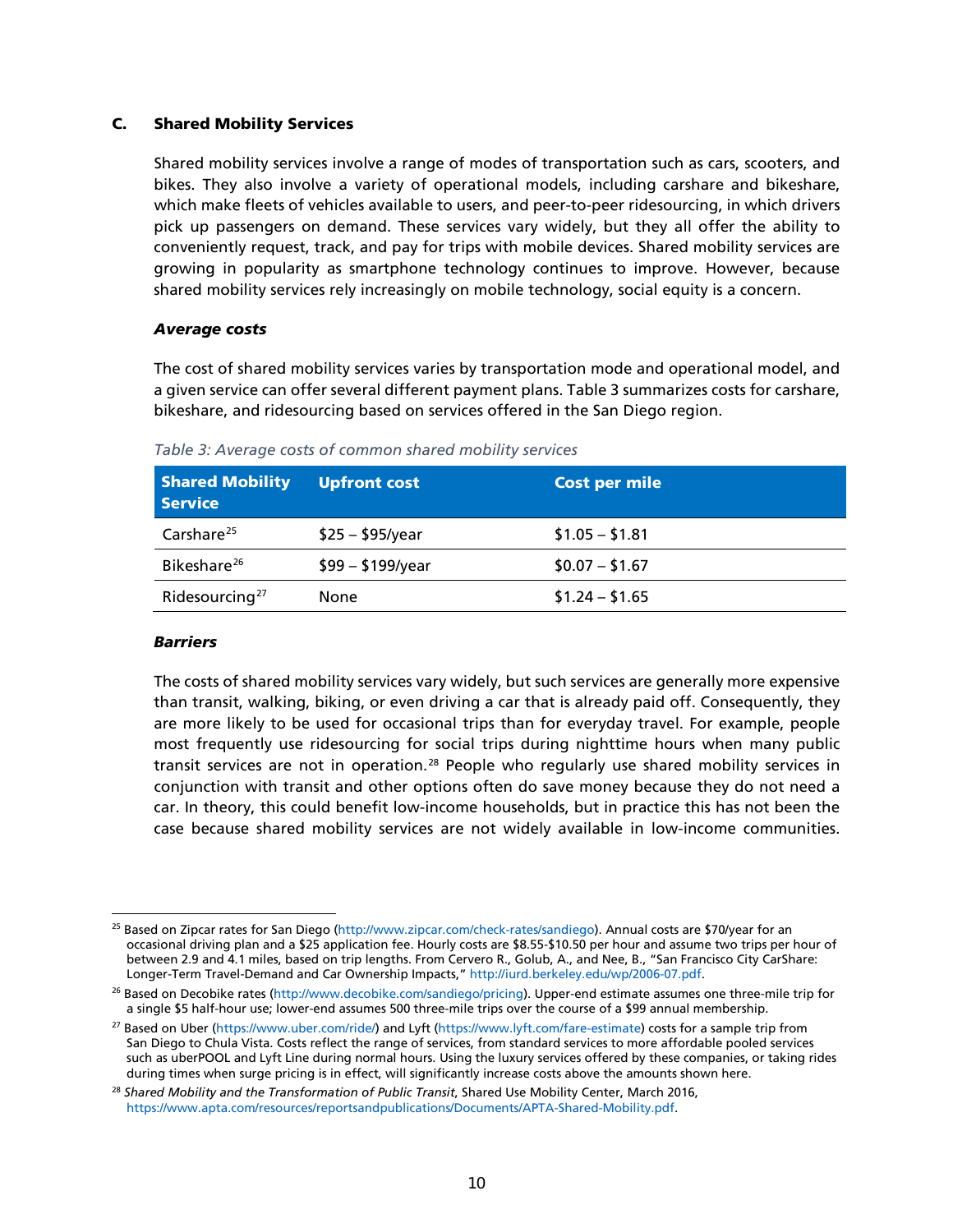Studies suggest that disadvantaged communities in cities that have bikeshare programs typically have less access to them.<sup>[29](#page-11-0)</sup> The same studies also have identified cases in which carshare stations are concentrated in higher-income communities.<sup>[30](#page-11-1)</sup>

The technology and payment requirements associated with shared mobility services also are significant barriers for low-income people and seniors. Shared mobility services often require users to make reservations and payment using a smartphone. Some carshare services – none that currently operate in San Diego – also require a user to have a smartphone to unlock a reserved vehicle. Furthermore, most shared mobility services require a credit card or bank account for payment. Shared mobility services also may face significant cultural resistance from some disadvantaged communities simply because they are unfamiliar.

Minority communities also may face several barriers to using shared mobility services. First, these services simply may not be widely available in these communities. Second, linguistic and cultural barriers may make it difficult for people in minority communities to navigate apps and instructional materials used for shared mobility services. Even in moderate- to high-income neighborhoods, minority communities have lower access to carshare or bikeshare than nonminority communities in many cities, according to a 2016 analysis by the Shared Use Mobility Center.[31](#page-11-2) These disparities are particularly pronounced in San Diego: only about 40 percent of low-income minority communities have access to shared mobility services, while nearly 70 percent of low-income non-minority communities have access. Meanwhile, only about 10 percent of high-income minority communities have access to shared mobility services, while nearly 50 percent of high-income non-minority communities have access.

People with physical disabilities also face barriers to using shared mobility services, chiefly because privately-owned services are unlikely to spend money to accommodate them. Carshare services, for example, do not typically provide vehicles that can be used by disabled drivers. It is true, however, that some traditional car rental companies provide some accommodations. For on-demand ridesourcing, accessibility options have been increasing but are still limited. After initially resisting meeting ADA requirements, for example, ridesourcing services such as Uber and Lyft are now improving service for deaf and blind passengers, including passengers with guide dogs. A recent article, however, reported finding few if any drivers trained to help seniors or disabled passengers, or vehicles that can accommodate wheelchairs.<sup>[32](#page-11-3)</sup> Despite these challenges, many disabled passengers can ride as passengers in conventional vehicles. The Massachusetts Bay Transportation Authority has partnered with Uber and Lyft to offer ridesourcing as an option to on-demand paratransit users.  $33$ 

<span id="page-11-0"></span> $\overline{\phantom{a}}$ <sup>29</sup> Ursaki, J. and Aultman-Hall, L., "Quantifying the Equity of Bikeshare Access in U.S. Cities," Transportation Research Board, August 1 2015, [http://chi.streetsblog.org/wp-content/uploads/sites/4/2016/03/Bikeshare\\_TRB\\_submission.pdf.](http://chi.streetsblog.org/wp-content/uploads/sites/4/2016/03/Bikeshare_TRB_submission.pdf)

<span id="page-11-1"></span><sup>30</sup> Shellooe, S., "Wheels When *Who* Wants Them: Assessing Social Equity and Access Implications of Carsharing in NYC," May 2013, [http://academiccommons.columbia.edu/download/fedora\\_content/download/ac:161981/CONTENT/](http://academiccommons.columbia.edu/download/fedora_content/download/ac:161981/CONTENT/Shellooe_Final_Thesis.pdf) [Shellooe\\_Final\\_Thesis.pdf.](http://academiccommons.columbia.edu/download/fedora_content/download/ac:161981/CONTENT/Shellooe_Final_Thesis.pdf)

<span id="page-11-2"></span><sup>31</sup> *Shared-Use Mobility Toolkit for Cities*, Shared Use Mobility Center, 2016, [http://sharedusemobilitycenter.org/wp](http://sharedusemobilitycenter.org/wp-content/uploads/2016/07/SUMC-Toolkit-Final-Report.pdf)[content/uploads/2016/07/SUMC-Toolkit-Final-Report.pdf.](http://sharedusemobilitycenter.org/wp-content/uploads/2016/07/SUMC-Toolkit-Final-Report.pdf)

<span id="page-11-3"></span><sup>&</sup>lt;sup>32</sup> Kelly, H., "Uber's services for the disabled lack actual cars," CNN, May 3, 2016, [http://money.cnn.com/2016/05/02/technology/uber-access/.](http://money.cnn.com/2016/05/02/technology/uber-access/) 

<span id="page-11-4"></span><sup>33</sup> Lazo, L., "Uber, Lyft partner with transportation authority to offer paratransit customers service in Boston," The Washington Post, September 16, 2016, [https://www.washingtonpost.com/news/dr-gridlock/wp/2016/09/16/uber-lyft](https://www.washingtonpost.com/news/dr-gridlock/wp/2016/09/16/uber-lyft-partner-with-city-to-offer-paratransit-customers-on-demand-service-in-boston/)[partner-with-city-to-offer-paratransit-customers-on-demand-service-in-boston/.](https://www.washingtonpost.com/news/dr-gridlock/wp/2016/09/16/uber-lyft-partner-with-city-to-offer-paratransit-customers-on-demand-service-in-boston/)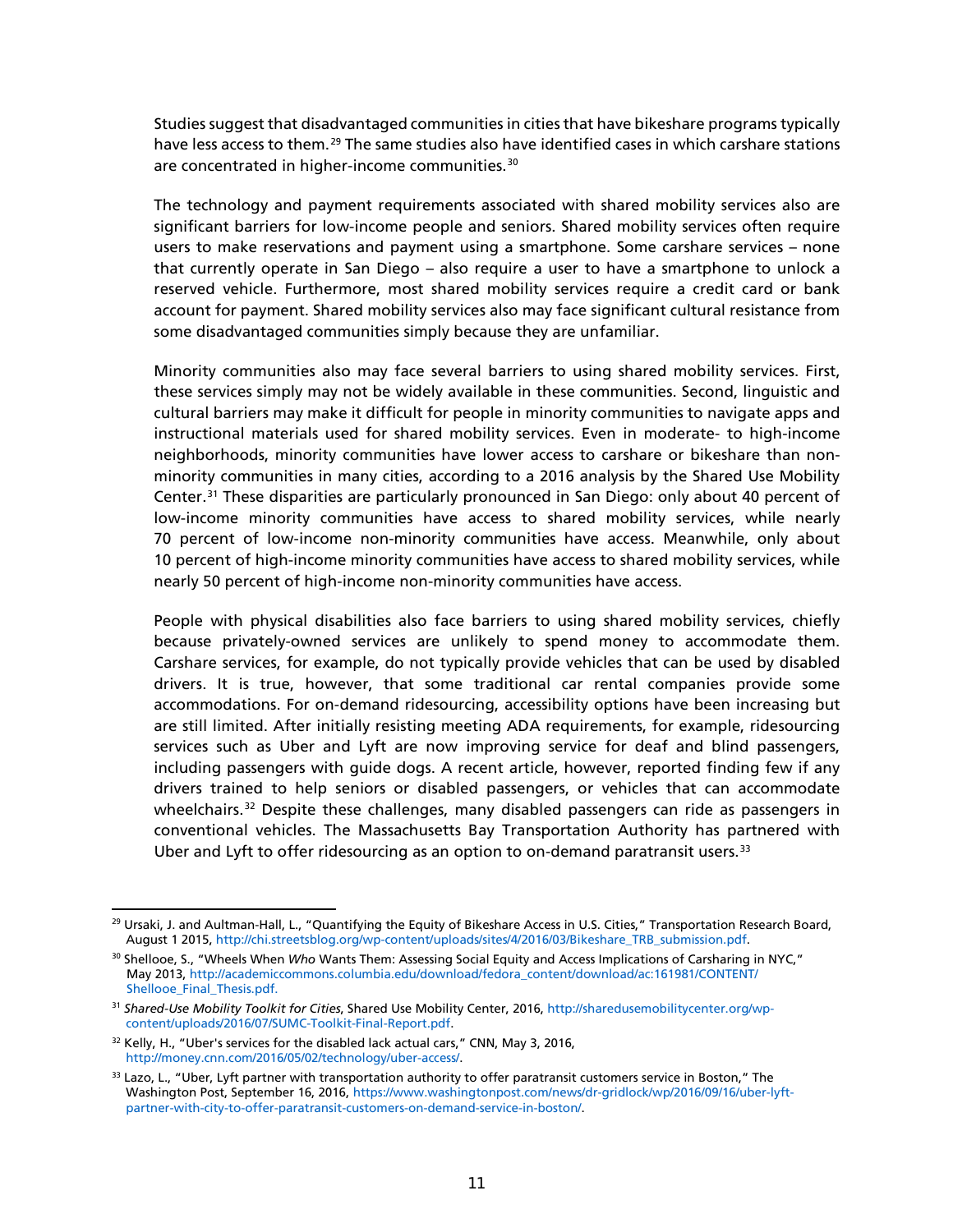Several cities are either testing adaptive bikeshare bicycles or are already providing citizens with a small number of them, but there is no single type of adaptive bike that can accommodate the different needs of all riders. These cities also have found it challenging for shared mobility services to accommodate equipment such as wheelchairs.<sup>[34](#page-12-0)</sup>

## *Benefits*

Low-income people generally use shared mobility services less than more affluent people. Some studies have suggested that shared mobility services can save people money, suggesting that low-income people have much to gain from these services if they are expanded into disadvantaged communities. This will require a concentrated effort from public agencies, however. They will need to work with providers to bring services to disadvantaged communities, conduct outreach to residents, and potentially even subsidize the cost. Some best practices are discussed below.

# *Best practices*

There are ways to help people who do not have a bank account and therefore access to a bank card to use shared mobility services. Agencies can work with shared-mode operators to ensure that non-card-based payment options are accepted or to take more comprehensive approaches, such as developing partnerships with local banks, credit unions, or nonprofit organizations to offer people prepaid cards or other payment options that do not require credit cards. An organization in Washington, District of Columbia, for example, created an escrow account to offer debit cards to people who did not have a bank account.<sup>[35](#page-12-1)</sup> Public agencies and other organizations also can cover upfront costs for low-income users. For example, the bikeshare program in Chicago, managed by the Chicago Department of Transportation, subsidizes enrollment fees for low-income people through its Divvy for Everyone program. Qualified participants can go to a designated enrollment center and pay \$5 for a one-year membership (memberships normally cost \$75 annually). Usage fees can be paid in cash at participating 7-Eleven and Family Dollar Stores. [36,](#page-12-2) [37](#page-12-3)

Outreach and support also can help promote shared mobility services in disadvantaged communities. In addition to online media, outreach programs should use billboards, other out-of-home advertisements, and/or fliers. These programs also should ensure that all informational materials are provided in the languages used by targeted populations. Language and cultural barriers may be best overcome by partnering with community organizations to develop outreach campaigns, or by enlisting the help of local residents.<sup>[38](#page-12-4)</sup>

<span id="page-12-0"></span> $\overline{\phantom{a}}$ <sup>34</sup> Editor, "Can Bikesharing Serve Disabled Riders?" Shared-Use Mobility Center, August 1, 2016, [http://sharedusemobilitycenter.org/news/can-bikesharing-serve-disabled-riders/.](http://sharedusemobilitycenter.org/news/can-bikesharing-serve-disabled-riders/)

<span id="page-12-1"></span><sup>35</sup> *Philadelphia Bike Share Strategic Business Plan*, Toole Design Group, Aug. 22, 2013, [http://www.bikesharephiladelphia.org/philastudy/completebusinessplan.pdf.](http://www.bikesharephiladelphia.org/philastudy/completebusinessplan.pdf)

<span id="page-12-2"></span><sup>&</sup>lt;sup>36</sup> Press Release: "Mayor Emanuel Announces Divvy Expanding Access to Popular Bike Share System through Divvy for Everyone (D4e) Program," Office of the Mayor, City of Chicago, July 7, 2015, [https://www.cityofchicago.org/city/en/depts/mayor/press\\_room/press\\_releases/2015/july/mayor-emanuel-announces-divvy](https://www.cityofchicago.org/city/en/depts/mayor/press_room/press_releases/2015/july/mayor-emanuel-announces-divvy-expanding-access-to-popular-bike-s.html)[expanding-access-to-popular-bike-s.html.](https://www.cityofchicago.org/city/en/depts/mayor/press_room/press_releases/2015/july/mayor-emanuel-announces-divvy-expanding-access-to-popular-bike-s.html)

<span id="page-12-3"></span><sup>37</sup> Divvy for Everyone (D4E) webpage, [https://www.divvybikes.com/pricing/d4e.](https://www.divvybikes.com/pricing/d4e)

<span id="page-12-4"></span><sup>38</sup> *Philadelphia Bike Share Strategic Business Plan*, Toole Design Group, Aug. 22, 2013, [http://www.bikesharephiladelphia.org/philastudy/completebusinessplan.pdf.](http://www.bikesharephiladelphia.org/philastudy/completebusinessplan.pdf)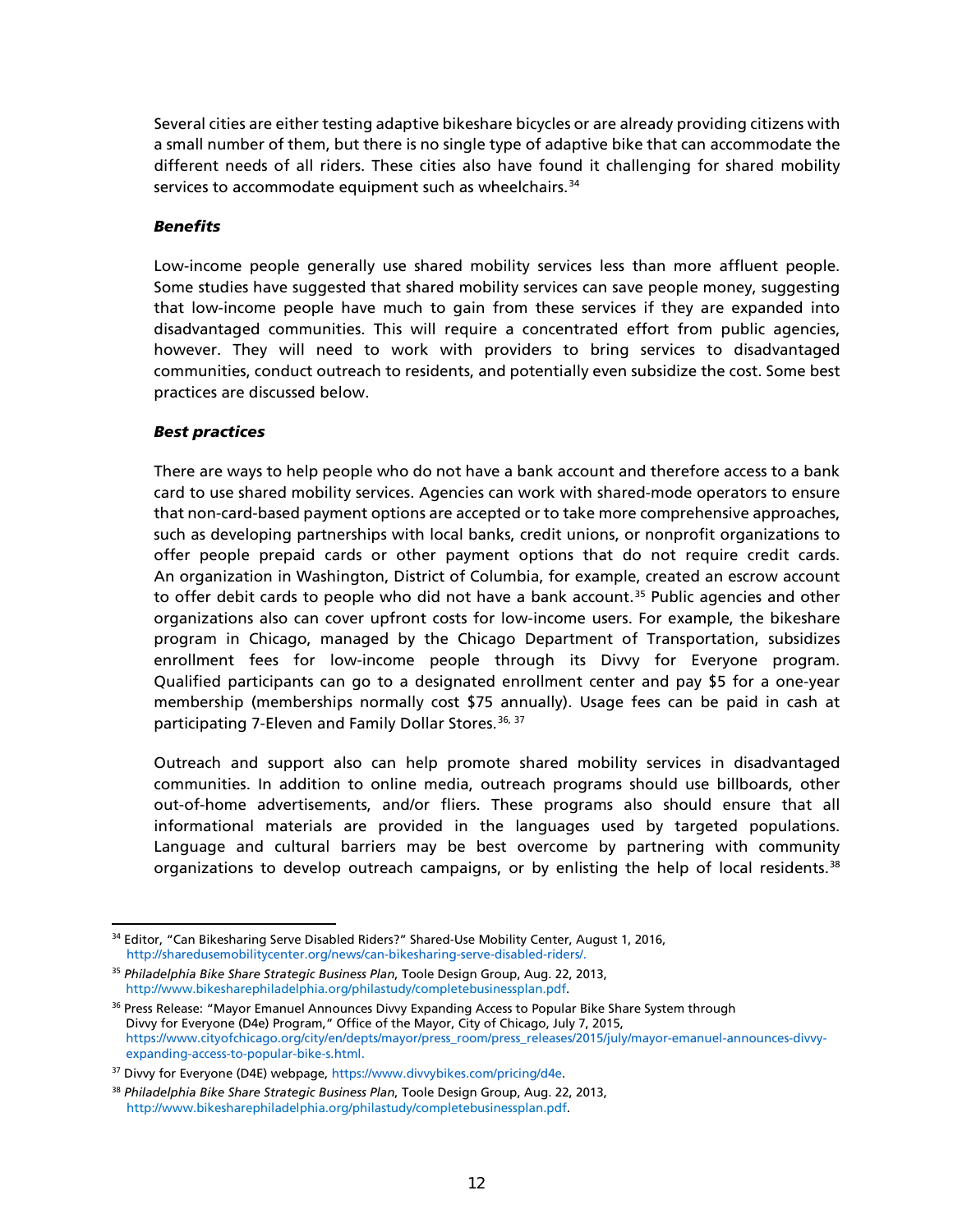For example, the San Mateo County Transit District (SamTrans) runs a Mobility Ambassador program, which trains volunteers to help seniors and people with disabilities to plan trips.<sup>[39](#page-13-0)</sup> Portland, Chicago, and other cities market shared mobility options to targeted populations.<sup>[40](#page-13-1),</sup> [41](#page-13-2) Agencies also can integrate phone support for shared mobility services with their main public transit support line.<sup>[42](#page-13-3)</sup>

A growing number of transportation stakeholders are experimenting with extending the benefits of shared mobility services to low-income communities and other disadvantaged populations. Motivate, which operates Bay Area Bike Share, is discounting its \$88 annual membership fee for riders who are eligible for their utility's low-income assistance program. Discounted memberships cost  $$5$  for the first year and  $$60$  thereafter.<sup>43</sup> The advocacy organization TransForm, also in the Bay Area, has been conducting extensive outreach to promote shared modes of transportation in low-income and minority communities and to collect feedback on how to make these modes work more equitably.<sup>[44](#page-13-5)</sup> This effort is funded by Motivate and a grant from People for Bikes. The City of Los Angeles recently announced a pilot program, funded by the California Air Resources Board, to bring electric carsharing to low-income communities in Central Los Angeles. The program adds new vehicles and charging stations while recruiting new users.<sup>[45](#page-13-6)</sup> This pilot project is the first step in implementing a policy described in the Shared Mobility Action Plan for Los Angeles County. The policy calls for extending public transit's focus on equity and accessibility to shared mobility.[46](#page-13-7) Many cities are experimenting with partnerships with ridesourcing companies, in order to fund trips that connect to transit. Among them is Centennial, Colorado, a suburb of Denver, that partnered with Lyft to offer free rides to the city's light rail station. The goal is to help the city's growing number of seniors maintain their independence.<sup>[47](#page-13-8)</sup> Centennial also runs a Mobility Ambassador Program, which developed a resource guide and trains seniors to lead hands-on seminars about how their peers can use modern transportation tools and services.<sup>[48](#page-13-9)</sup> Pilot projects like this one could be models for establishing mobility hubs in suburban areas in a more equitable way.

 $\overline{\phantom{a}}$ 

<span id="page-13-0"></span><sup>&</sup>lt;sup>39</sup> Senior Mobility Initiative, Mobility Ambassadors webpage, SamTrans, http://www.seniormobility.org/ambassadors.html.

<span id="page-13-1"></span><sup>40</sup> SmartTrips website:, Portland Bureau of Transportation[, http://www.portlandoregon.gov/transportation/43801.](http://www.portlandoregon.gov/transportation/43801)

<span id="page-13-2"></span><sup>41</sup> Greenfield, J., "Go Pilsen TDM Program Encourages Walking, Biking and Transit Use," StreetsBlog Chicago, July 7, 2014, [http://chi.streetsblog.org/2014/07/07/go-pilsen-tdm-program-encourages-walking-biking-and-transit-use/.](http://chi.streetsblog.org/2014/07/07/go-pilsen-tdm-program-encourages-walking-biking-and-transit-use/) 

<span id="page-13-3"></span><sup>42</sup> Espino, J. and Truong, V., *Electric Carsharing in Underserved Communities: Considerations for Program Success*, The Greenlining Institute, January 2015, [http://greenlining.org/wp-content/uploads/2015/01/Electric-Carsharing-in-Underserved-](http://greenlining.org/wp-content/uploads/2015/01/Electric-Carsharing-in-Underserved-Communities-spreads.pdf)[Communities-spreads.pdf.](http://greenlining.org/wp-content/uploads/2015/01/Electric-Carsharing-in-Underserved-Communities-spreads.pdf) 

<span id="page-13-4"></span><sup>43</sup> Baldassari, E., "Bay Area Bike Share to offer cash payments, reduced fares to low-income cyclists," *East Bay Times*, October 19, 2016[, http://www.eastbaytimes.com/2016/10/19/bay-area-bike-share-to-offer-cash-payments-reduced-fares-to](http://www.eastbaytimes.com/2016/10/19/bay-area-bike-share-to-offer-cash-payments-reduced-fares-to-low-income-cyclists/)[low-income-cyclists/.](http://www.eastbaytimes.com/2016/10/19/bay-area-bike-share-to-offer-cash-payments-reduced-fares-to-low-income-cyclists/) 

<span id="page-13-5"></span><sup>&</sup>lt;sup>44</sup> "New shared mobility choices shouldn't leave people behind," Shared Mobility website, TransForm, [http://www.transformca.org/landing-page/shared-mobility-all.](http://www.transformca.org/landing-page/shared-mobility-all) 

<span id="page-13-6"></span><sup>45</sup> Editor, "SUMC to Help Lead \$1.6 Million Low-Income Carsharing Pilot in LA," Shared Use Mobility Center, July 24, 2015, [http://sharedusemobilitycenter.org/news/sumc-to-help-lead-1-6-million-low-income-carsharing-pilot-in-la/.](http://sharedusemobilitycenter.org/news/sumc-to-help-lead-1-6-million-low-income-carsharing-pilot-in-la/)

<span id="page-13-7"></span><sup>46</sup> *Los Angeles County Shared Mobility Action Plan*, Shared-Use Mobility Center, September 2016, [https://assets.documentcloud.org/documents/3107597/LA-County-Shared-Mobility-Action-Plan.pdf.](https://assets.documentcloud.org/documents/3107597/LA-County-Shared-Mobility-Action-Plan.pdf)

<span id="page-13-8"></span><sup>&</sup>lt;sup>47</sup> Bliss, L., "A Denver Suburb Bets Big on Free Lyft Rides to Light Rail," CityLab, August 9, 2016, [http://www.citylab.com/commute/2016/08/centennial-lyft-transit-partnership/495080/.](http://www.citylab.com/commute/2016/08/centennial-lyft-transit-partnership/495080/) 

<span id="page-13-9"></span><sup>48</sup> City of Centennial Senior Commission website: [http://www.centennialco.gov/Government/senior-commission.aspx.](http://www.centennialco.gov/Government/senior-commission.aspx)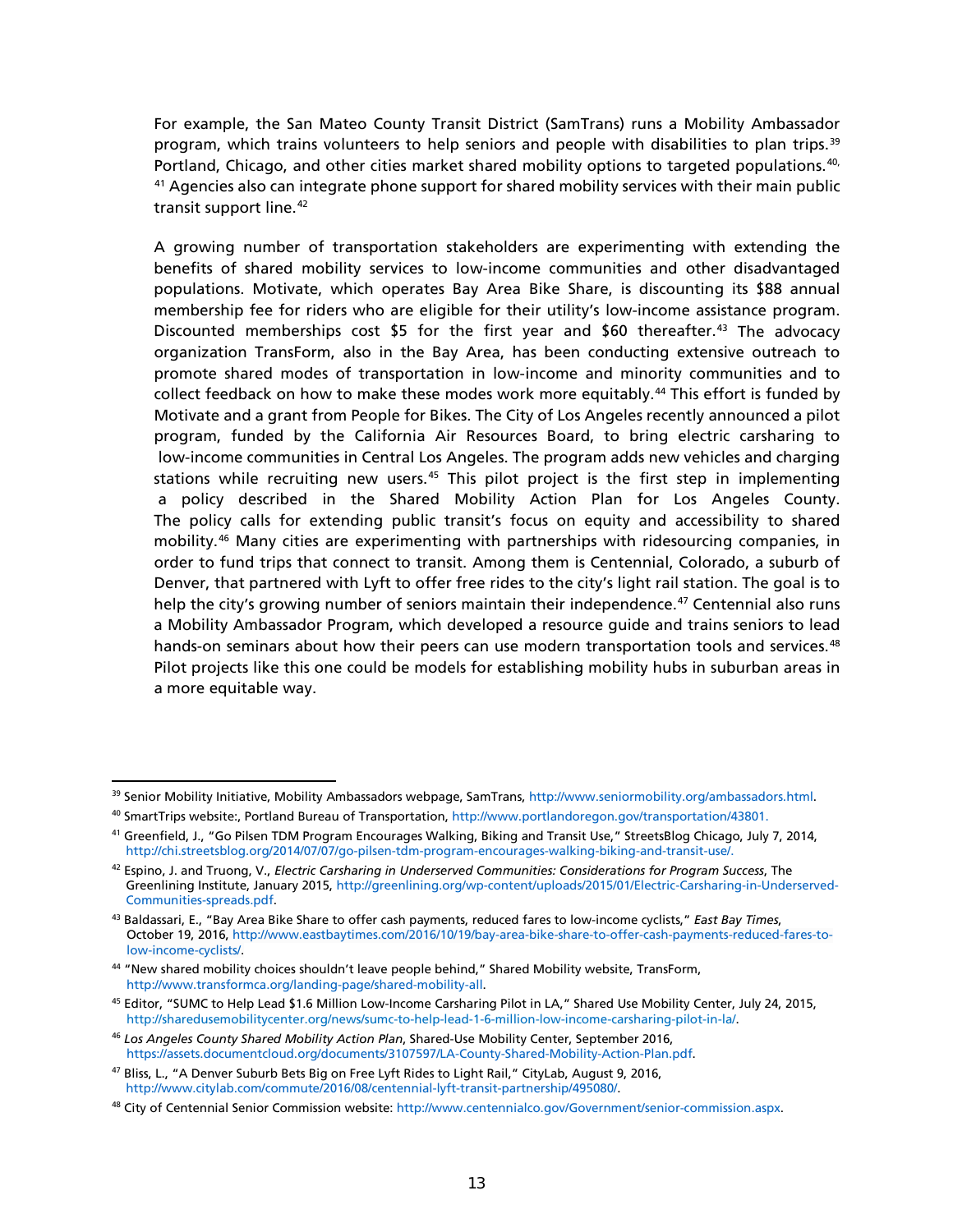# D. Active Transportation

At some point, all transit users are pedestrians, whether they are walking from their home to a station or from a parked car to a station. Many people also ride their bike to transit stations. Mobility hubs could offer many features that make it safer and more convenient to embrace active transportation to get to and from a transit stop. These features could include bike racks or lockers at stations, bike lanes, protected bikeways, or improved pedestrian facilities leading to and from stations.

# *Average costs*

Active transportation is very affordable. Walking costs virtually nothing, and while some bikes can cost \$1,300 or more (and a lock, helmet, and other supplies can add on to the cost),  $49$  many good commuter bicycles are available for well under \$500. Furthermore, bikes typically cost less than ten cents per mile to maintain. [50](#page-14-1) 

# *Barriers*

The main barrier to active transportation has less to do with equity and more to do with overall utility. Bicycling and walking are best suited for short-distance trips. The average length of a trip taken by walking (other than exercise) is 0.7 miles; for a bike trip, 2.26 miles. Many residents in urban areas are within walking distance of a transit station. Biking to transit, meanwhile, may be convenient in both urban and higher-density suburban areas. Nevertheless, getting to transit stations by active transportation may not be viable for people in less dense suburban areas.

Seniors and people with disabilities often have a more limited range of travel if they are walking or biking. This means that infrastructure geared toward active transportation is less likely to be useful in communities with many seniors.

# *Benefits*

Infrastructure supporting bike and pedestrian activity generally provides benefits for all people, including those in disadvantaged communities. Researchers have found that disadvantaged populations rely on active transportation infrastructure more than other populations, and are often forced into unsafe trips because of unsafe or nonexistent bike and pedestrian lanes and paths.[51](#page-14-2) A study by the Centers for Disease Control and Prevention found that the fatality rates for Hispanic and African-American bicyclists were 23 percent and 30 percent higher than white bicyclists respectively, and that better infrastructure could help reduce these disparities.<sup>[52](#page-14-3)</sup>

<span id="page-14-0"></span>l  $49$  Assumes no cost for walking and up to \$1,000 for a commuter bike plus roughly \$300 in parts and accessories. (Roth, J.D., The Costs and Savings of Bicycle Commuting," Forbes, June 15, 2011, [http://www.forbes.com/sites/moneybuilder/2011/06/15/the-costs-and-savings-of-bicycle-commuting/#3d0f8c02c1da.\)](http://www.forbes.com/sites/moneybuilder/2011/06/15/the-costs-and-savings-of-bicycle-commuting/#3d0f8c02c1da)

<span id="page-14-1"></span> $50$  Lower end assumes no cost to walk; upper end assumes \$100/year in bike maintenance over 1,000 miles of riding per year.

<span id="page-14-2"></span><sup>51</sup> Sandt, L., Combs, T., and Cohn, J., "Pursuing Equity in Pedestrian and Bicycle Planning," Federal Highway Administration, April 2016[, https://www.fhwa.dot.gov/environment/bicycle\\_pedestrian/resources/equity\\_paper/.](https://www.fhwa.dot.gov/environment/bicycle_pedestrian/resources/equity_paper/) 

<span id="page-14-3"></span><sup>52</sup> *The New Majority: Pedaling Towards Equity*, The League of American Bicyclists and Sierra Club, 2013, [http://www.bikeleague.org/sites/default/files/equity\\_report.pdf.](http://www.bikeleague.org/sites/default/files/equity_report.pdf)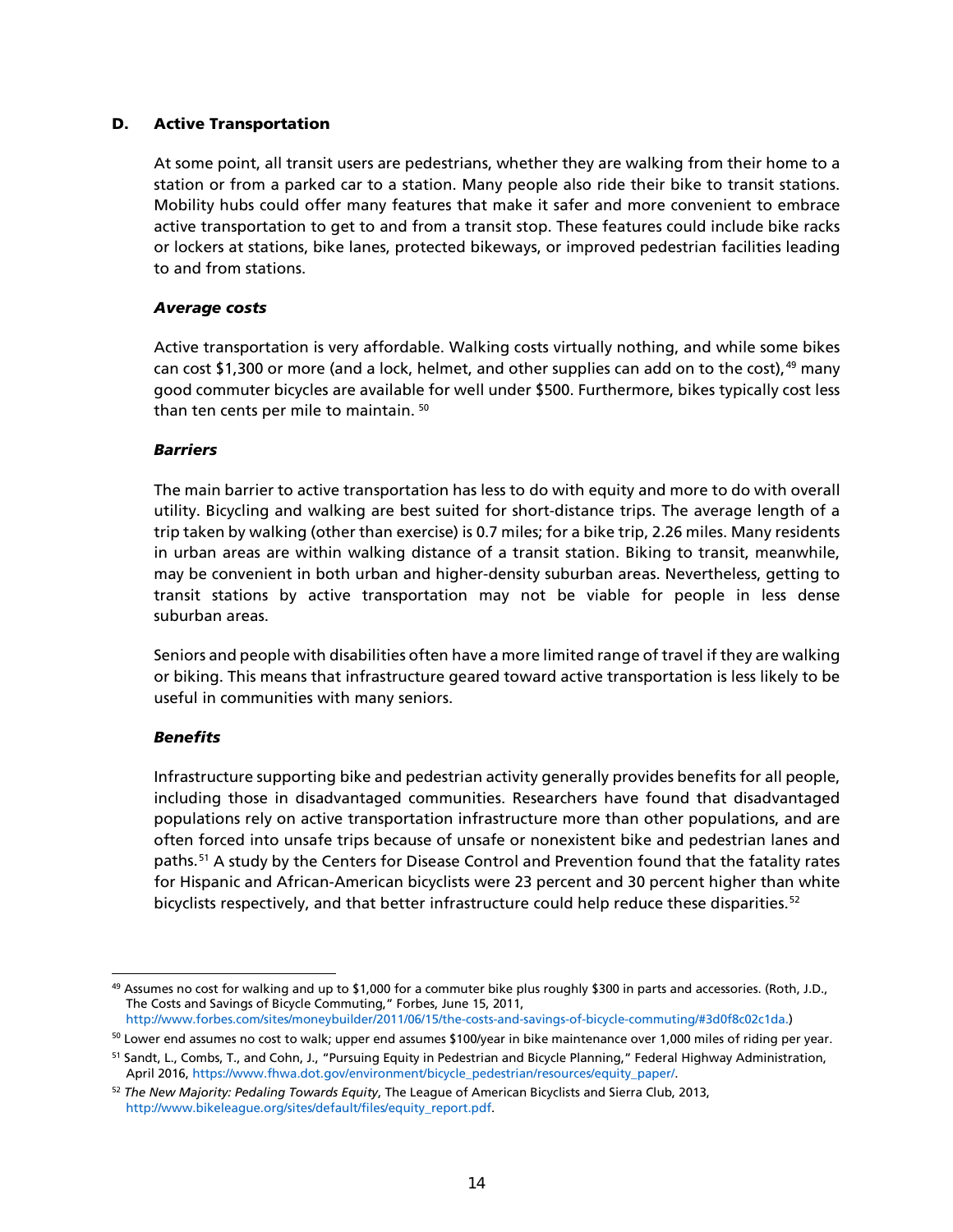Both walking and biking have little to no entry costs compared to other modes and help keep people healthy and more social, particularly in areas with built-in safety features and little car traffic. Improved infrastructure for pedestrians and bicyclists – including improved crossings – can help make active transportation inexpensive and safe for low-income people, disabled people, and seniors who are making short trips or connecting to other modes of transportation. A study by the League of American Bicyclists found that women and minorities are more likely to try biking if there is improved infrastructure.<sup>[53](#page-15-1)</sup>

### *Best practices*

The main challenge for connecting active transportation infrastructure to mobility hubs is knowing which investments to prioritize. This is especially true in cases where bicycle and pedestrian connectivity is poor. Some agencies, such as King County Metro in Washington State,<sup>[54](#page-15-2)</sup> have conducted detailed connectivity analyses to prioritize active transportation projects near transit stations. While King County's analyses did not factor in equity populations, it would be feasible to consider them to give more weight to improvements that connect to low-income or minority neighborhoods.

One mobility feature, bike storage, may raise equity concerns if there are high usage costs or if payment requires going online or having a bank account.

## IV. EQUITY IMPLEMENTATION PLAN

Our demographic analysis communicates which disadvantaged populations live near mobility hub prototype locations and what modes they are likely to use to travel to public transit. Our impact analysis identifies mobility hub features and best practices that will best promote equity. [Table 4](#page-15-0) considers both analyses in order to recommend key mobility hub features and best practices for equitable implementation at the design prototype sites. These recommendations provide guidance on what features to include at mobility hubs in different place-types – i.e., which features could most equitably serve a given population.

In addition to the location-specific strategies shown in Table 4, this review reveals several general best practices to implement mobility hubs that consider social equity:

- Partner with community-based organizations to conduct outreach on mobility hubs in disadvantaged communities, gather information about multimodal travel patterns and needs, and educate residents about different transportation services and opportunities.
- Establish regional policies to ensure the equitable provision of bicycle and pedestrian networks, shared mobility services, and other transportation modes that connect to mobility hubs.
- <span id="page-15-0"></span>• Prioritize pedestrian facilities and transit amenities at all mobility hub locations. These are affordable modes of transportation that low-income people, minorities, and seniors rely on.

<span id="page-15-1"></span> $\overline{\phantom{a}}$ <sup>53</sup> *The New Majority: Pedaling Towards Equity*, The League of American Bicyclists and Sierra Club, 2013, [http://www.bikeleague.org/sites/default/files/equity\\_report.pdf.](http://www.bikeleague.org/sites/default/files/equity_report.pdf)

<span id="page-15-2"></span><sup>54</sup> *Non-Motorized Connectivity Study*, Prepared for King County Metro and Sound Transit by Fehr & Peers, September 2014, [http://metro.kingcounty.gov/programs-projects/nmcs/.](http://metro.kingcounty.gov/programs-projects/nmcs/)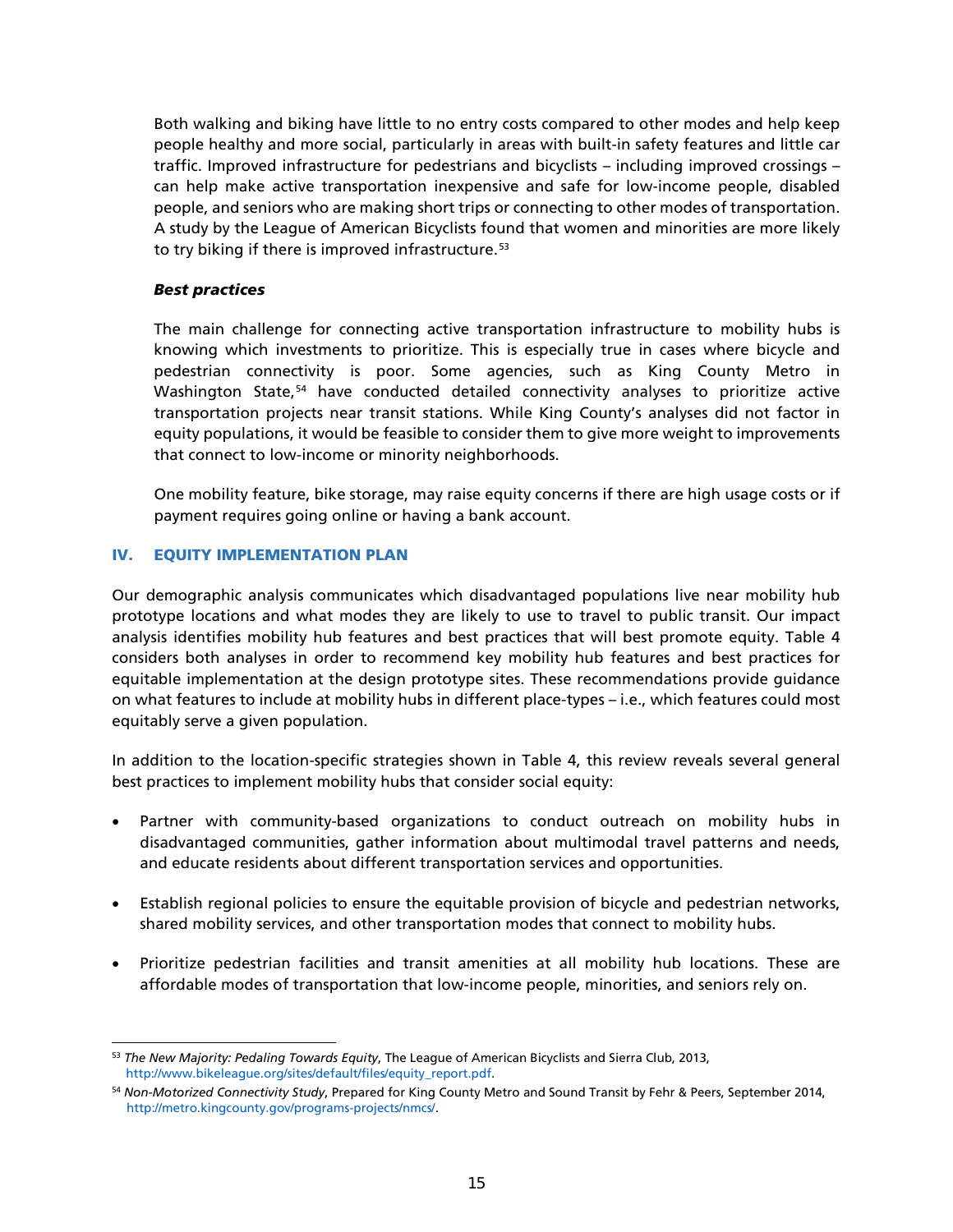# *Table 4: Key equity features and best practices for potential mobility hubs*

| <b>Mobility hub</b><br>prototype sites        | <b>Disadvantaged communities</b><br>near the prototypes<br>(and likely travel modes) | Key mobility hub features to promote equity                                                                                                                                                                                                            | <b>Implementation best practices</b>                                                                                                                                                                                                                                           |
|-----------------------------------------------|--------------------------------------------------------------------------------------|--------------------------------------------------------------------------------------------------------------------------------------------------------------------------------------------------------------------------------------------------------|--------------------------------------------------------------------------------------------------------------------------------------------------------------------------------------------------------------------------------------------------------------------------------|
| <b>Barrio Logan</b>                           | Low-income<br>(bike and walk)                                                        | • Bike racks and lockers<br>• Improved bike lanes/paths<br>• Improved pedestrian facilities<br>• Bikeshare<br>• Enhanced transit waiting areas                                                                                                         | • Subsidize bikeshare service for low-income communities<br>• Create payment options for people without smartphones/bank<br>• Conduct outreach and education to promote bikeshare in low-i                                                                                     |
| <b>Brawley</b>                                | Minority<br>(walk, bike, drive)<br>Senior<br>(walk, bike, drive)                     | • Transit signal priority<br>• Real-time travel information<br>• Enhanced transit waiting areas<br>• Shuttle service                                                                                                                                   | • Ensure that transit information is available in locally-spoken lar<br>• Pilot beacon technology to target information on accessible fea                                                                                                                                      |
| <b>City Heights/</b><br><b>State Route 15</b> | Low-income<br>(walk, bike)<br>Minority<br>(walk, bike)                               | • Transit signal priority<br>• Dedicated transit lanes<br>• Bike racks and lockers<br>• Improved bike lanes/paths<br>• Improved pedestrian facilities<br>• Bikeshare<br>• Shuttle service<br>• On-demand rideshare<br>• Enhanced transit waiting areas | • Pilot projects to subsidize bikeshare and rideshare services for le<br>• Pilot payment options for people without smartphones/bank ad<br>• Conduct targeted outreach and education to promote bikeshar<br>• Provide free or subsidized shuttles or on-demand rideshare serve |
| Grossmont                                     | Senior<br>(bike, drive)                                                              | • Enhanced transit waiting areas<br>• Shuttle service<br>• On-demand rideshare                                                                                                                                                                         | • Pilot concierge services for people without smartphones                                                                                                                                                                                                                      |
| <b>Imperial Valley College</b>                | Minority<br>(walk, bike, drive)                                                      | • Transit signal priority<br>• Real-time travel information<br>• Enhanced transit waiting areas<br>• Bike lanes/paths<br>• Improved pedestrian facilities                                                                                              | • Provide transit information in locally-spoken languages                                                                                                                                                                                                                      |
| <b>National City/</b><br><b>8th Street</b>    | Low-income<br>(bike, drive)<br>Minority<br>(drive)                                   | • Enhanced transit waiting areas<br>• Bikeshare<br>• Shuttle service<br>• Car/scooter/NEV share<br>• On-demand rideshare<br>• Bike racks and lockers<br>• Improved bike lanes/paths                                                                    | • Subsidize shared mobility services for low-income communities<br>• Pilot payment options for people without smartphones/bank ad<br>• Conduct targeted outreach and education to promote bikeshar<br>communities<br>• Provide free or low-cost shuttles                       |

bank accounts low-income communities

ken languages ble features to seniors

for low-income communities ank accounts keshare and rideshare in minority communities re services for low-income communities

ank accounts keshare and rideshare in low-income and minority